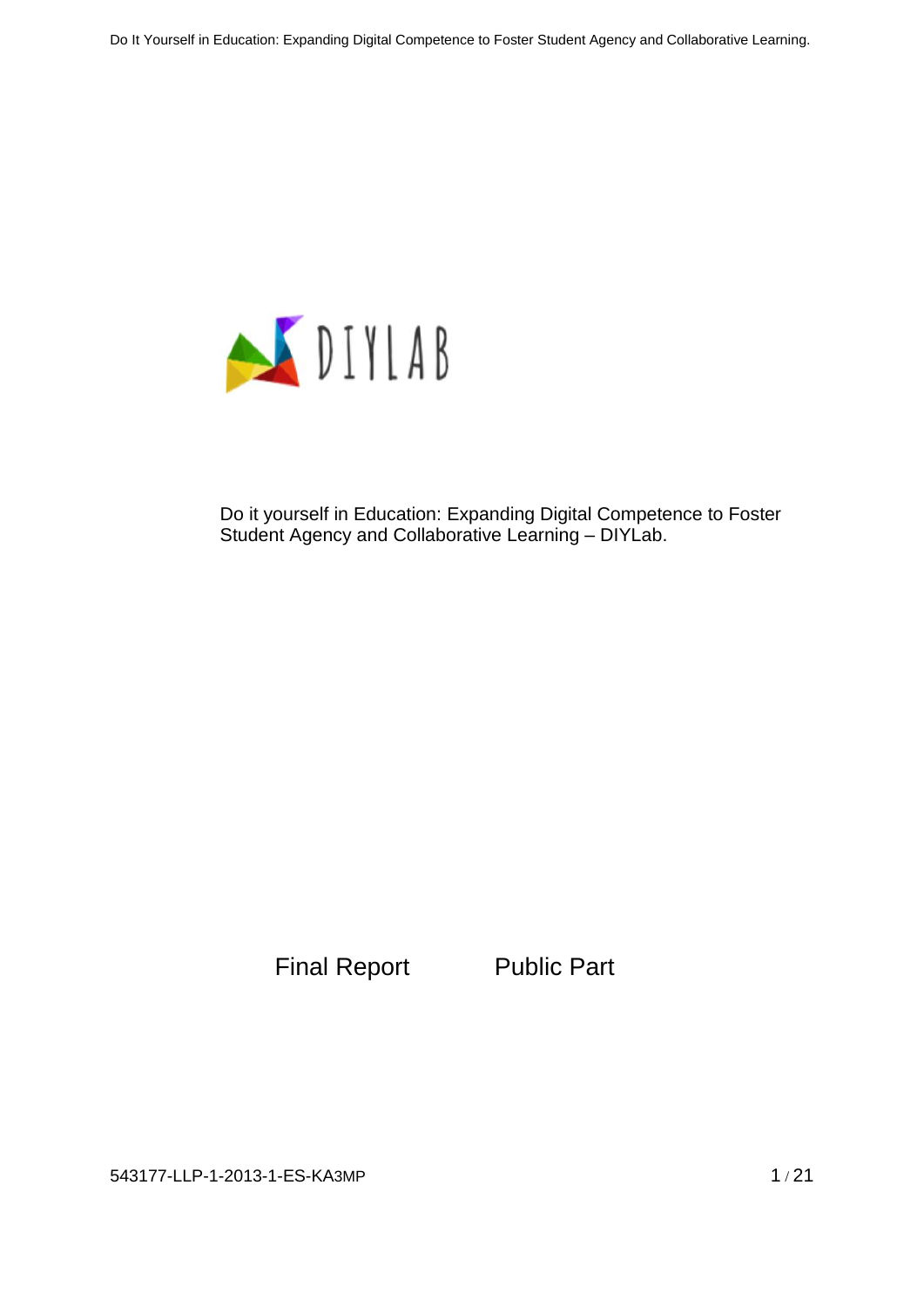## **Project information**

| Project acronym:                      |      | <b>DIYLab</b>                                                                                                        |  |
|---------------------------------------|------|----------------------------------------------------------------------------------------------------------------------|--|
| Project title:                        |      | Do It Yourself in Education: Expanding Digital<br>Competence to Foster Student Agency and<br>Collaborative Learning. |  |
| Project number:                       |      | 543177-LLP-1-2013-1-ES-KA3MP                                                                                         |  |
| Sub-programme or KA:                  |      | Life Long Learning Programme                                                                                         |  |
| Project website:                      |      | http://diylab.eu/                                                                                                    |  |
| Reporting period:                     | From | 31/05/2015                                                                                                           |  |
|                                       | To   | 31/12/2016                                                                                                           |  |
| Report version:                       |      | 1                                                                                                                    |  |
| Date of preparation:                  |      | 13/002/2017                                                                                                          |  |
| Beneficiary organisation:             |      | University of Barcelona                                                                                              |  |
| Project coordinator:                  |      | Juana M. Sancho Gil                                                                                                  |  |
| Project coordinator organisation:     |      | University of Barcelona                                                                                              |  |
| Project coordinator telephone number: |      | +34 934035052                                                                                                        |  |
| Project coordinator email address:    |      | jmsancho@ub.edu                                                                                                      |  |

This project has been funded with support from the European Commission.

This publication [communication] reflects the views only of the author, and the Commission cannot be held responsible for any use which may be made of the information contained therein.

© 2008 Copyright Education, Audiovisual & Culture Executive Agency.

The document may be freely copied and distributed provided that no modifications are made, that the source is acknowledged and that this copyright notice is included.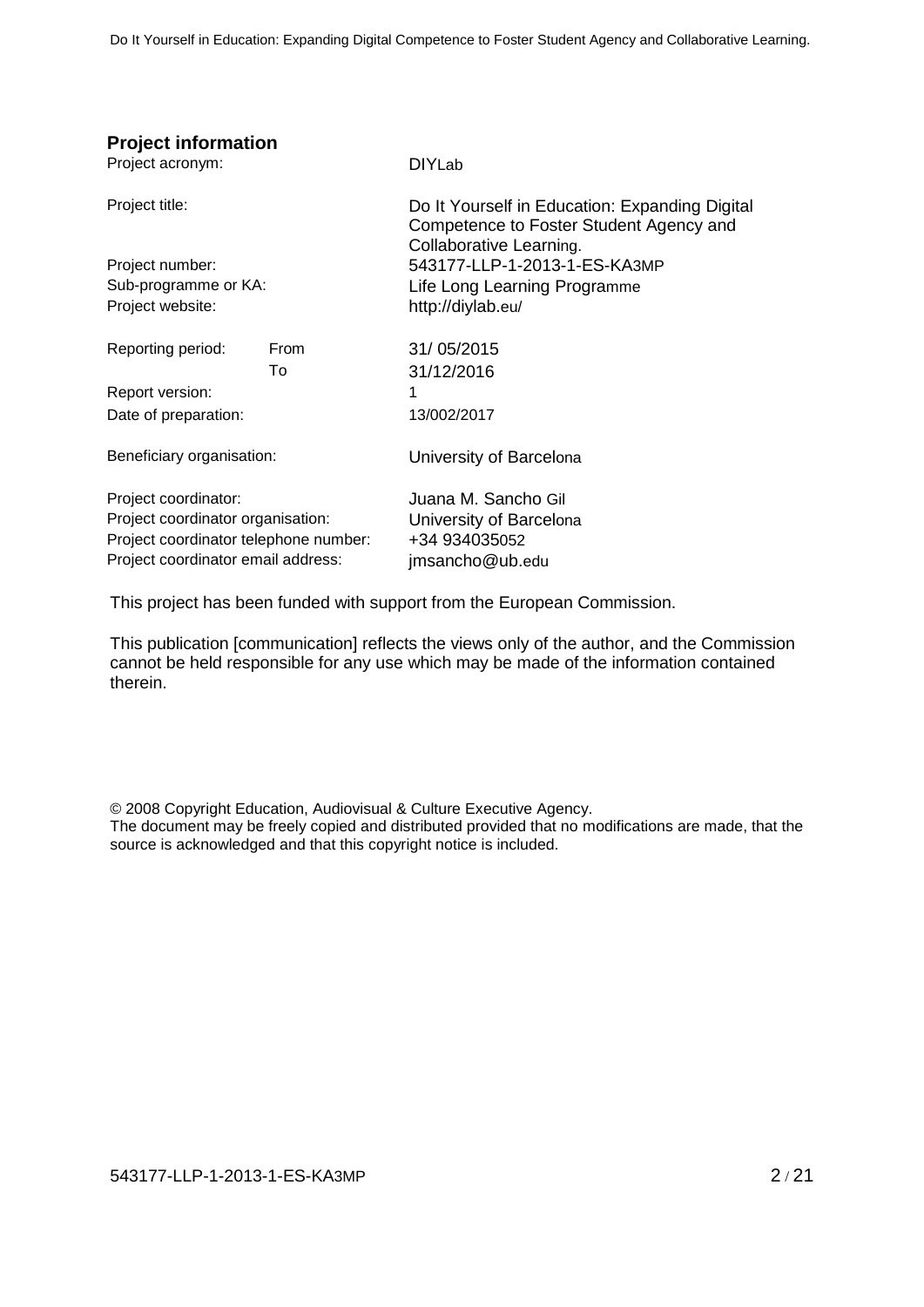# **Executive Summary**

The main aim of this project was to promote lifelong and life-wide learning by expanding students' digital competence, agency, and creativity through the introduction of DIY philosophies into formal education institutions. It also intended to foster engagement among primary, secondary and higher education students by developing collaborative, meaningful and authentic learning experiences that will be sustainable beyond the lifespan of the project.

To foster stakeholders' involvement and the sustainability of the project, we have used a methodology based on the principles of Collaborative Action Research (CAR). Each project's work package (WP) represented a cycle of the CAR process involving all participants.

Throughout the duration of the project the following objectives have been achieved:

- Identify what participant institutions recognized as best practices in developing key competences, and especially digital competence. We analysed: (a) the primary and secondary school curricula of the three participating countries (Spain, Finland and Czech Republic), and of several degrees in Spain and Czech Republic universities; (b) the technological infrastructure of all implicated institutions. We also carried out 20 focus groups with 36 primary and secondary school students, 34 teachers and 33 parents, and 33 higher education students and 6 teaching staff.
- Prepare the implementation phase by developing a collaborative professional development process — with researchers, teachers and administrators – to design a conceptual and theoretical framework that supports participants in moving from being information consumers, to knowledge producers. As a result, we created DIYLab specifications for each institution.
- Develop and implement the DIYLabHub: [http://hub.diylab.eu](http://hub.diylab.eu/) that displays all the digital objects created by students as Open Educational Resources, to support the growth of an open, cross-cultural learning community. By the end of the project it contained 232 DIY digital objects produced by participant students who agreed to publish them.
- Carry out the implementation of DIYLabs in participating primary and secondary schools and universities. DIYLabs were understood as flexible spaces for developing crosscurriculum projects where participants introduce, develop and use inquiry-based projects connecting different class subjects and students' interests. It involved 478 students and 36 primary and secondary school's teachers; 713 university students and 28 teaching staff.
- Appoint external peer reviewers for the implementation of the quality assurance plan.
- Carry out the evaluation of the DIYLabs implementation, through: a) 15 focus groups which involved students, teachers and parents from primary and secondary school and higher education (164 participants); b) local reports analysis in order to produce Improved DIYLab specifications for each involved institution.
- Undertake a socio-economic evaluation to assess the impact of the introduction of a DIYLab into schools and universities.
- Organise: a) 8 all-day workshops and 5 half-day knowledge seminars with 383 stakeholders and 349 participants from educational sector, with the aim at helping other schools and/or communities adopt the DIYLab methodology; b) a wrapping up International Symposium in order to close the knowledge transfer and information process. It involved 113 participants.
- Disseminate processes and results through the project website [\(http://diylab.eu/\)](http://diylab.eu/), social networks, international and national conferences, and referred papers.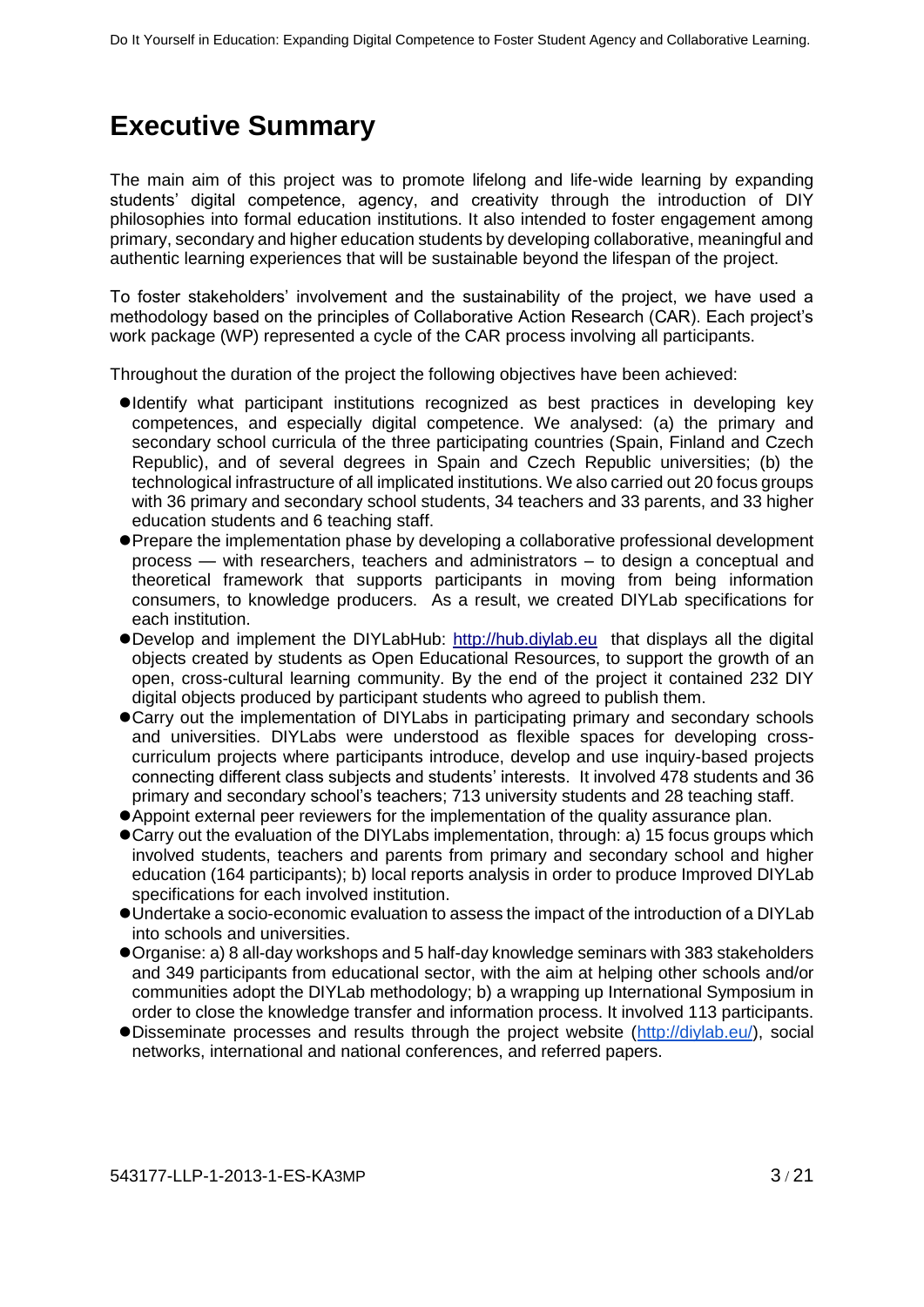# **Table of Contents**

| $1_{-}$ | <b>PROJECT OBJECTIVES</b>             | 5  |
|---------|---------------------------------------|----|
| 2.      | <b>PROJECT APPROACH</b>               | 6  |
| 3.      | <b>PROJECT OUTCOMES &amp; RESULTS</b> | 9  |
| 4.      | <b>PARTNERSHIPS</b>                   | 16 |
| 5.      | <b>PLANS FOR THE FUTURE</b>           | 18 |
| 6.      | <b>CONTRIBUTION TO EU POLICIES</b>    | 20 |
|         | 7. REFERENCES                         | 20 |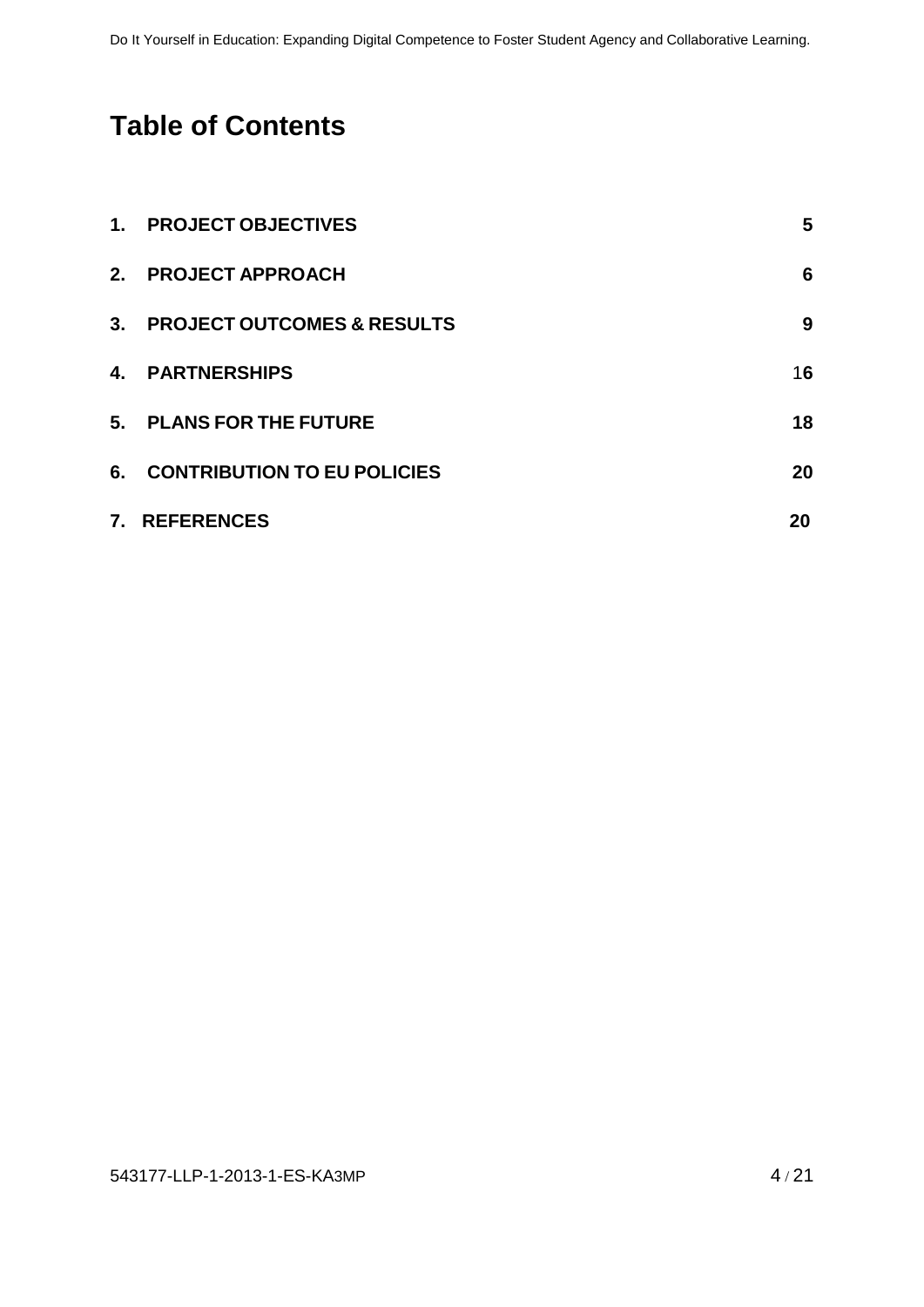# **1. Project Objectives**

The main aim of DIYLab project was to promote lifelong and life-wide learning by expanding students' digital competence, agency, and creativity, by putting into practice DIY philosophies. Also, to foster primary, secondary and higher education student engagement by proposing collaborative, meaningful and authentic learning experiences that can be sustainable and expandable after the end of the project.

The specific objectives were:

- 1. Analyse how digital competence can be better integrated in curricula and connected to learning outcomes, not only at all levels of formal education but also in informal and non-formal learning, drawing on previous knowledge of all participants and the teaching and learning expertise of school administrators and teachers, students and parents. (WP1)
- 2. Build a conceptual and technical approach through a collaborative formation process with researchers, teachers and administrators, that allows participants to move from being information consumers, to knowledge producers, by fostering digital competence. (WP2)
- 3. Use a digital hub to support the growth of an open, cross-cultural learning community in order to develop transversal competences such as: learning to learn, entrepreneurship, collaboration, multiculturality and autonomy, to create a resource that is transversal across different languages. (WP3)
- 4. Draw on the Do it Yourself (DIY) culture designing, creating, sharing, learning -to create a DIY Lab; a flexible space for developing transversal curriculum projects where participants introduce, develop and use inquiry-based projects connecting different class subjects and reflecting students' interests. (WP4)
- 5. Through an action research process, assess the design and implementation of the DIY Lab — with researchers, teachers, administrators and students — in order to make sustainable improvements to the DIY Lab in each school context. (WP5)
- 6. Undertake a socio-economic evaluation to assess: a) the social impact of the DIY Lab space, in primary, secondary and higher education; b) the cost and implied savings of the introduction of a DIY Lab into schools and higher education institutions. In order to achieve this, quantitative and qualitative data gathering methods will be used. (WP6)
- 7. Disseminate and exploit the process and results of the project among all relevant stakeholders, and the general public. Make a significant and original contribution to the field, regarding the benefits and challenges of developing and maintaining a DIY Lab in educational institutions. (WP7, WP8)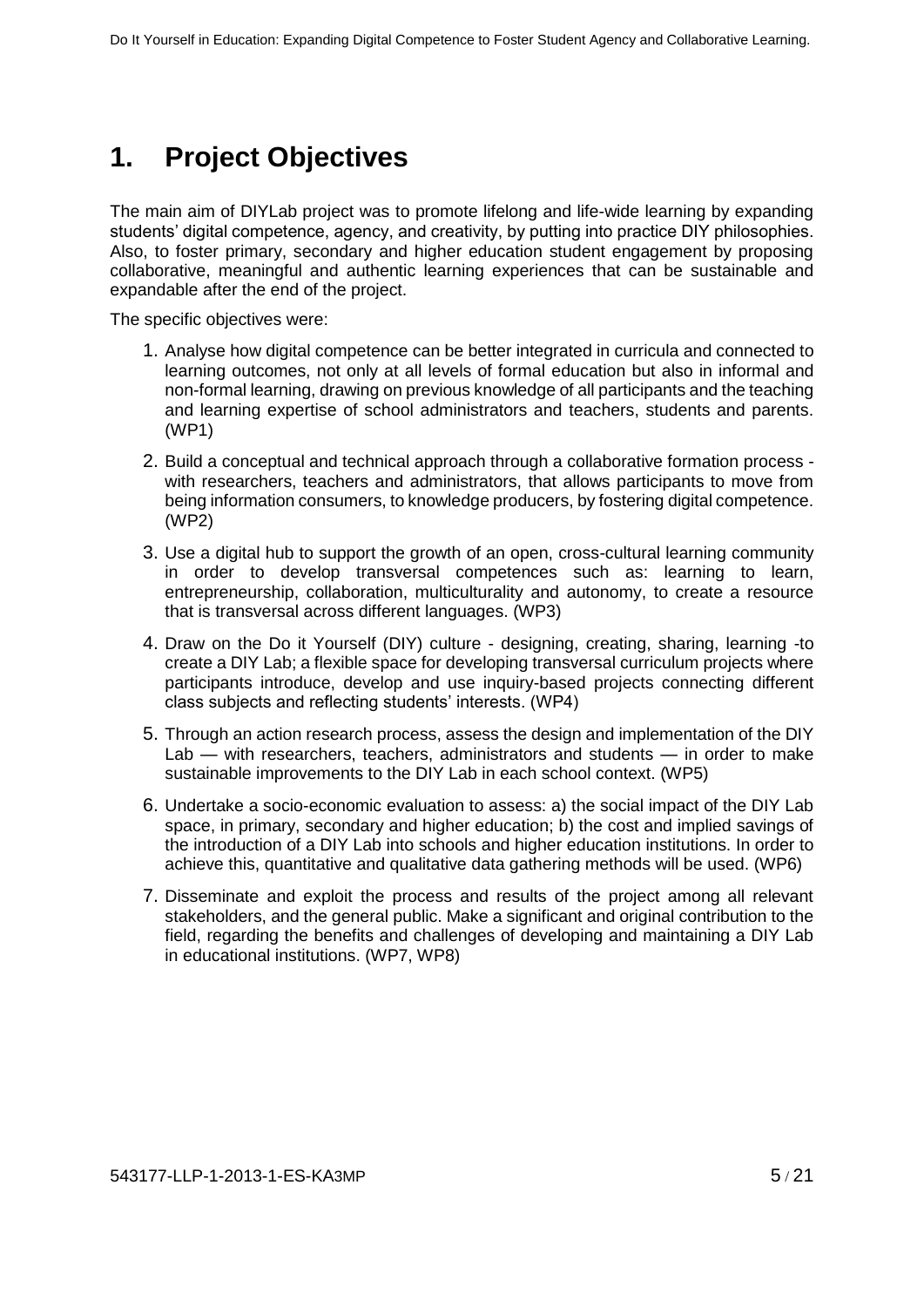# **2. Project Approach**

### **Methodology**

DIYLab was an educational project, based on the DIY culture (authorship, creativity, cooperation and sharing) that enabled schools and universities to develop digital competence as a result of the exchange between teachers, students and external collaborators. It allowed schools to break their boundaries and put students and teachers in contact with participants from other European countries, generating exchanges that fostered not only the sustainability of the pedagogical approach, but also its improvement.

To achieve the project's objective, the consortium followed a methodology based on the principles of collaborative action research (CAR), "A participatory, democratic process, concerned with developing practical knowing in the pursuit of worthwhile human purposes, . . . [that] seeks to bring together action and reflection, theory and practice, in participation with other" Reason and Bradbury, 2001:1).

Each project's work package (WP) represents a cycle of the CAR process involving all participants.



Building on this foundation, in the different phases of the project, we have used complementary methods to collect data (Green, Camill & Elmore, 2006), both to ground the process of reflection-action-reflection that fostered a culture of collaboration, discussion and purposeful inquiry as the engine at the heart of DIYLab's innovation and sustainability; and generated conceptual knowledge and educational contexts beyond the state of the art.

**Milestones** (at the end of):

 WP1 we had a clear understanding of the situation regarding digital competence and selfregulated learning in all the participating institutions, after conducting focus groups in each of them (142 people took part in the focus groups (40 primary, secondary and higher education teaching staff, 33 primary and secondary students' parents and 69 primary, secondary and higher education students). And analysing the primary and secondary schools' curricula of Spain, Finland and Czech Republic, and the study plans of five degrees in Spanish and Czech universities.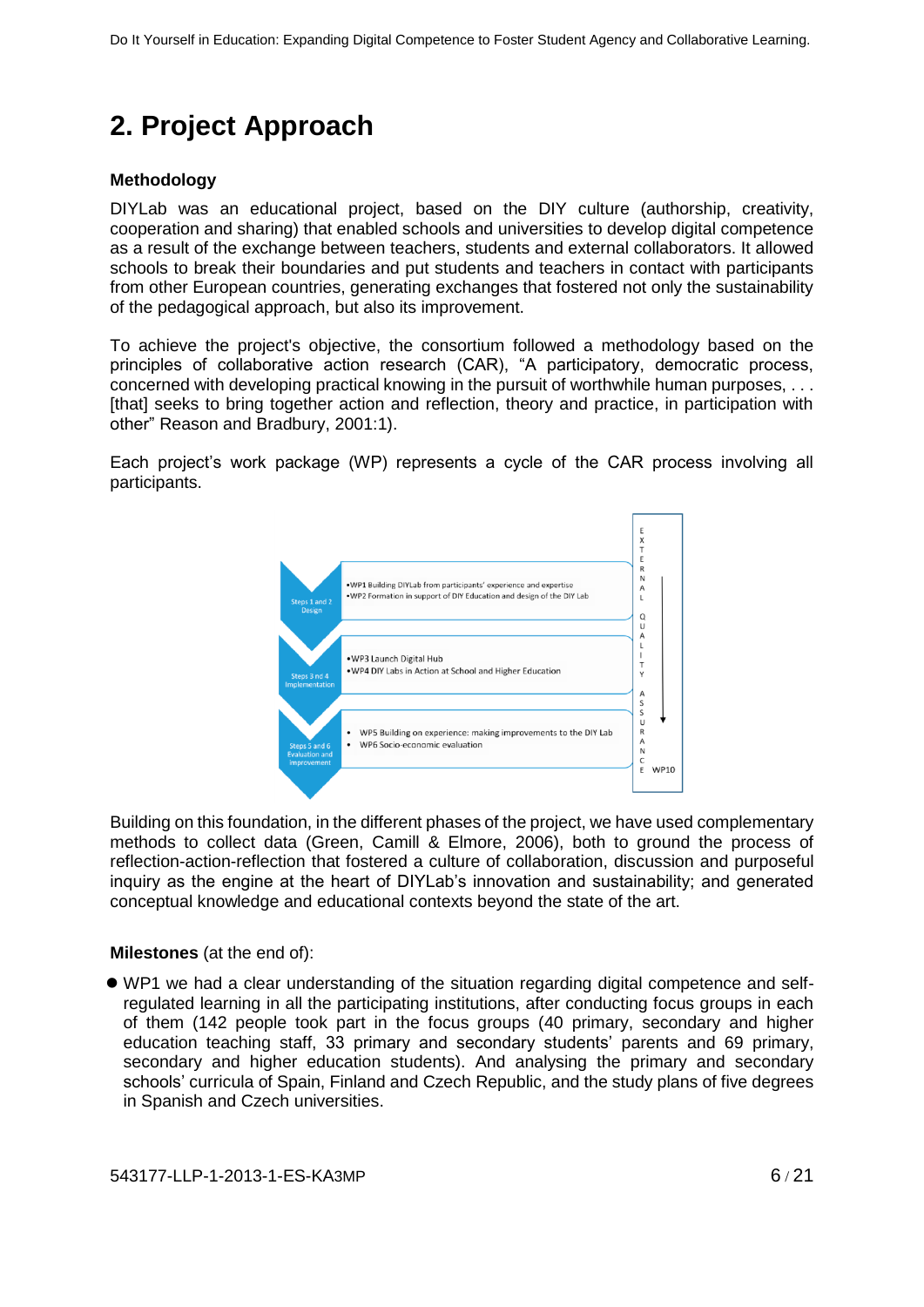- $\bullet$  Month three the project had a website where to disseminate the results of the project as they are released: [http://diylab.eu.](http://diylab.eu/) All public results and deliverables can be found there.
- WP2 we completed the professional development to the 60 teachers participating in the implementation to the DIY philosophy in primary secondary and higher education. The implementation plan was developed in collaboration and tailor made for each context.
- Year one we had a working DIYLabHub: [http://hub.diylab.eu,](http://hub.diylab.eu/) a website to share all the digital objects created by schools and universities students in DIYLabs
- Year two we introduced the DIYLab in two universities and three primary and secondary schools, involving 1191 students and 64 teachers. The results of this implementation are accessible in the public deliverable 4.6 The DIY labs in action - General Report, and the DIYLabHub.
- WP5 we evaluated the implementation by using feedback from 15 focus groups (of teachers, parents, and students) and the pedagogical and technological specifications of DIYLabs in schools and universities were revised.
- WP5 wehad a scio-economic evaluation of the costs and benefits of considering the DIY philosophy, as implemented in DIYLabs, in schools and higher education.

#### **Evaluation**

The evaluation of DIYLab project has consisted of:

1) The evaluation of DIYLab's implementation through focus group with stakeholders. The relevant topics arisen from those focus groups were: a) DIYLab activities; b) attitudes and roles; c) technological aspects during the implementation; d) influences, transfers and cooperation emerged; e) sustainability of the project; f) students' assessment; g) other issues not taken into account in the main topics table.

The results of this evaluation were:

- Teachers understanding of the DIY philosophy and how to incorporate it in education was essential. Teachers involved in the project can ensure its sustainability once implemented, being necessary to develop a new long-term organizational plan and enabling the curriculum to carry out complex projects such DIYLab.
- The implementation of DIYLab in education yields to teachers' new ideas and new forms of how to teach, and offers to learners new ways to learn and understand what they learn.
- The most challenging problem was to capture the process of creation, learning, and how to describe, visualize and share these processes.
- Thanks to DIYLab activities, the students discovered what they are able to do, and that they had the ability to work in teams. Moreover, they were more motivated and in general learned to self-regulate themselves and in a more meaningful manner.

2) Socio-economic evaluation of DIYLab project. The DIYLab project identified a set of possible educational-social benefits and a set of costs to be taken into account to foster its sustainability and possible scalability to other contexts: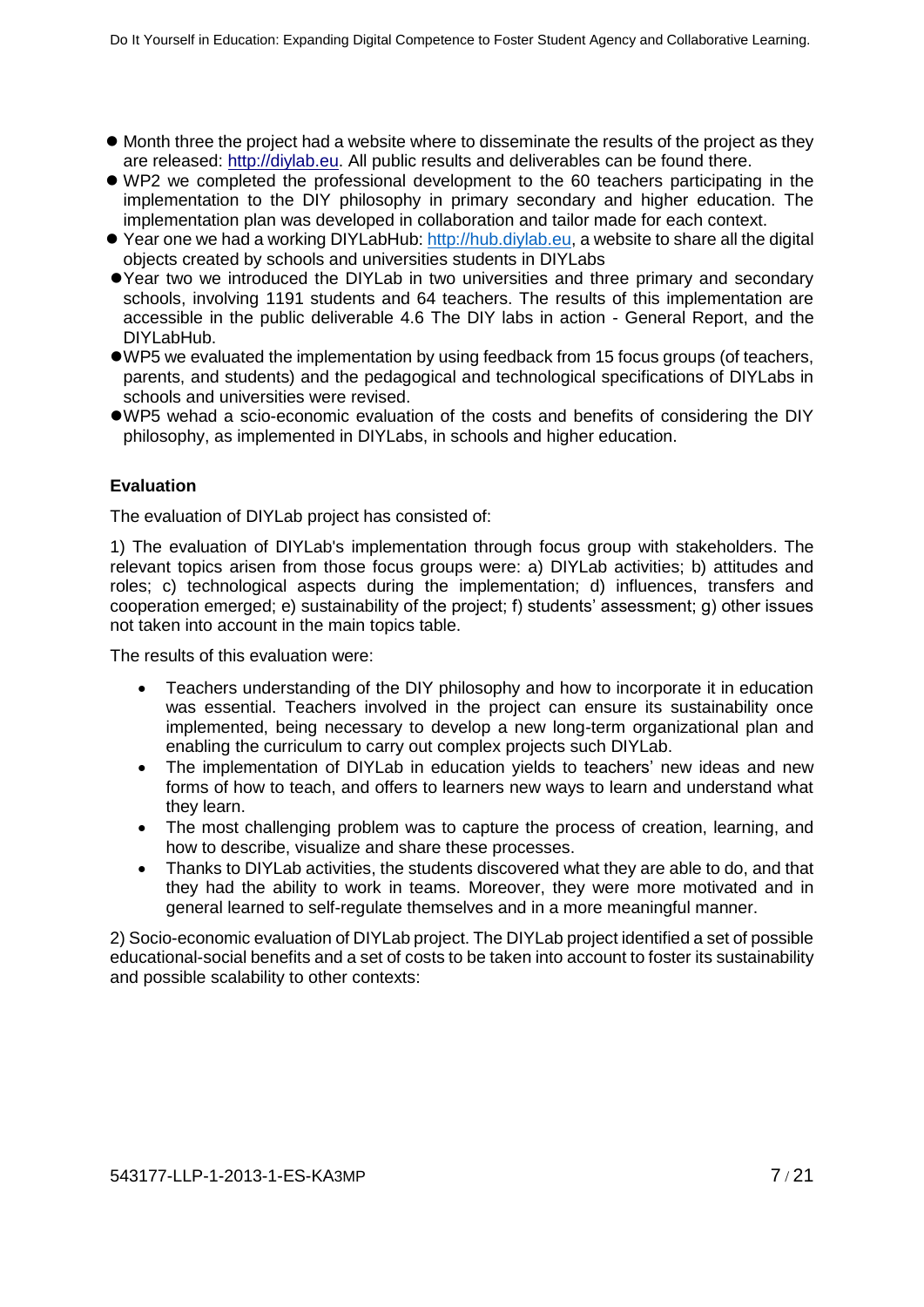| <b>Educational-Social Benefits</b>                                                                           | <b>Collateral Effects</b>                                                                                                                                                                                                                                                   |
|--------------------------------------------------------------------------------------------------------------|-----------------------------------------------------------------------------------------------------------------------------------------------------------------------------------------------------------------------------------------------------------------------------|
| - Potential mitigation of teachers' fear and anxiety<br>regarding digital technologies                       | - The proliferation of DT resources and applications<br>overwhelms teachers with no time to be updated.                                                                                                                                                                     |
| - Potential reduction of school/university disaffection<br>and dropout rates                                 | - Tensions between a self-managed philosophy and the<br>obligations imposed by educational institutions.                                                                                                                                                                    |
| - Potential reduction of the digital divide.                                                                 | - The intensive technological development and slow<br>investments in education can increase social<br>inequalities and the digital divide.                                                                                                                                  |
| Costs                                                                                                        | <b>Implies</b>                                                                                                                                                                                                                                                              |
| - Setting up and maintaining a DIYLab                                                                        | - Cost related to the analysis of current teaching practices,<br>the professional development of educators, and the design<br>of the DIYLabs (how, why, where, who, which equipment).                                                                                       |
| - Time investment needed by educators and other<br>educational actors, also taking students into<br>account. | - Who will pay the cost related to the time invested in the<br>different phases of the innovation? Will it be the<br>responsibility of teachers or the institution? Should the<br>teaching and learning schedule be changed? Should the<br>institutional space be modified? |
| - Equipment and software needed                                                                              | - Cost related to the acquisition and maintenance of the<br>technological infrastructure. Previewing the social impact<br>of bring-your-own-devise philosophy.                                                                                                              |

The socio-economic evaluation has allowed us to make explicit the possibilities, tensions and difficulties we have faced.

#### **Dissemination and exploitation**

The dissemination and exploitation consisted of:

- 1) Carrying out 8 workshops connecting DIY culture with DIYLab project and other similar innovative pedagogies: 3 aimed at primary school community; 3 aimed at secondary school community; 4 aimed at university community.
- 2) Reaching a wider stakeholder population by organising a 5 half-day knowledge transfer seminars (two in Spain and Czech Republic and one in Finland), aimed at lower and higher education, where connecting DIYLab project with contemporary educational concerns.
- 3) Organising a wrapping up international symposium. The program consisted of examples of the presentations related to the DIYLab project and connected educational perspectives, panel discussions, dialogue with invited experts and keynotes.
- 4) Publishing a book, and 5 refereed papers. We are in the process of publishing three more papers and a monograph topic in a journal addressed to practitioners.
- 5) Giving 4 invited lectures and submitting 34 papers and posters to international conferences.

The evaluation and the dissemination and exploitation strategies have contributed to explore those strategies that can assure the sustainability of the project.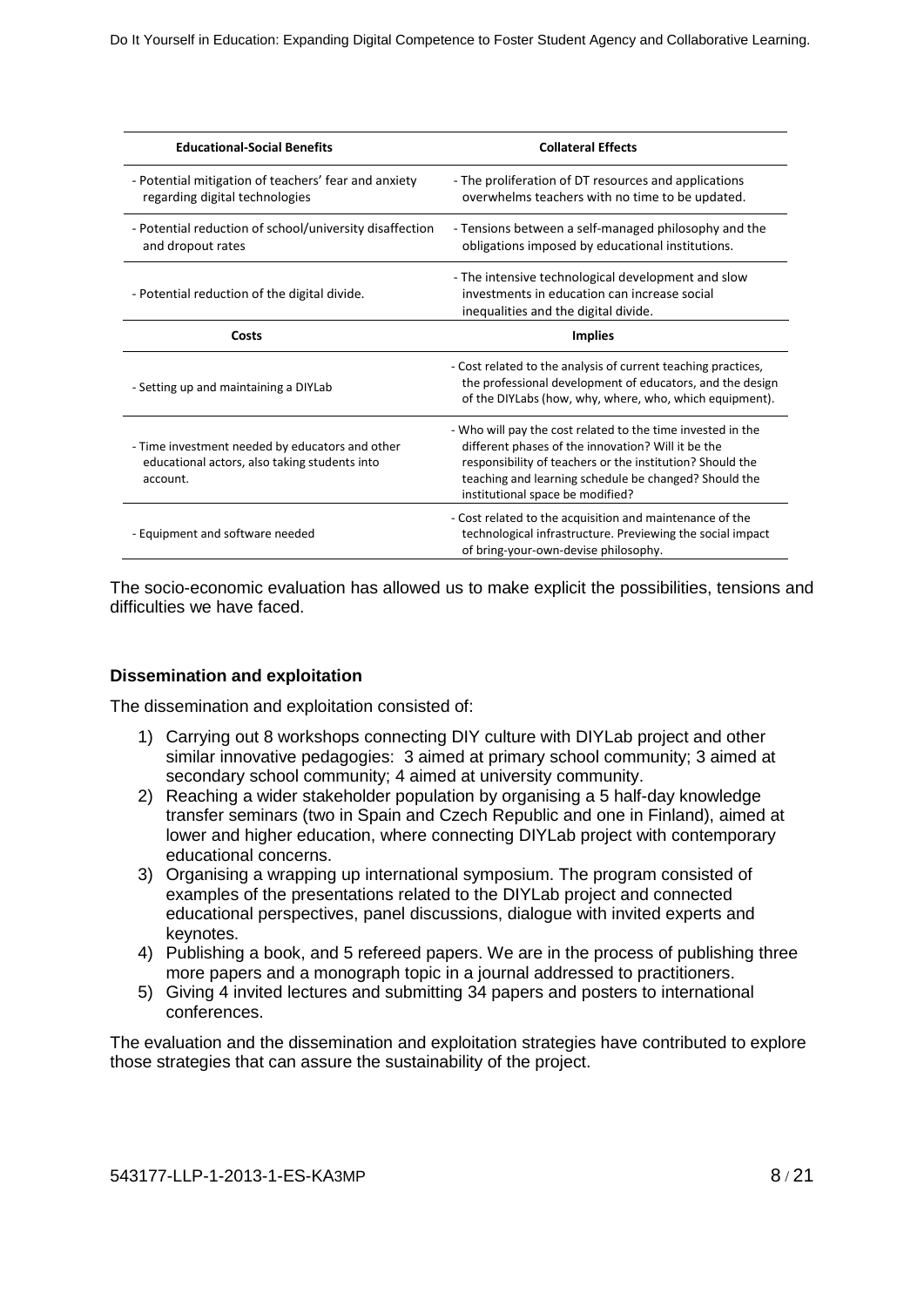# **3. Project Outcomes & Results**

#### **WP 01. Building DIYLab from participants' experience and expertise**

- The main aim of WP1 was to identify what participant institutions recognized as best practices in developing key competences, and especially digital and learning to learn competence, taking into account the purposeful learning experiences implemented in each institution to foster lifelong and life-wide learning. We used complementary methods to collect data (Green, Camilli & Elmore, 2006), with the purpose of fostering the process of reflectionaction-reflection, while developing a culture of collaboration, discussion and purposeful inquiry. The methodology developed and discussed in this report represents the initial step in this cycle.
- A total of 142 stakeholders participated in this WP. 40 primary, secondary and higher education teaching staff, 33 primary and secondary students' parents and 69 primary, secondary and higher education students, from partners' schools and universities, participated in the focus groups.
- In this WP were produced 5 confidential local deliverables (Local Report): 1.1(Spanish Primary and Secondary School); 1.2 (Spanish Higher Education); 1.3 (Finnish Primary and Secondary School); 1.4 (Czech Primary and Secondary School); 1.5 (Czech Higher Education). And a final report: D1.6 Report on Digital Competence in Schools: Spain, Finland and the Czech Republic (Public). Available at: [http://diylab.eu](http://diylab.eu/)
- One of the most relevant finding of this WP was to identify the obstacles and challenges according to the key focal points of DIY learning related the following teaching and learning dimensions: 1One of the most relevant finding of this WP were to identify the obstacles and challenges according to the key focal points of DIY learning related the following teaching and learning dimensions.
	- *Autonomous and self-regulated learning*. The role of the teacher is displaced or unsettled with the introduction of a model structured around self-regulated learning. The importance of revising possible teaching inertias will be key. Such inertias tend to place the teacher as actor and pupils as receptors, according to the "hydraulic theory of education" (O'Shea and Self, 1983: 67). The challenge will be to confront the tension between a transmission model of teaching focused on the teacher and/or a reconstructive teaching and focused on the pupils.
	- *Inquiry-based teaching and learning*. When the pedagogical model shifts, assessment frameworks need to be addressed. Students (and parents, too) are suspicious if they detect a lack of transparency in the evaluation system, and that could undermine the success of the project.
	- *Transdisciplinary or interdisciplinary knowledge, links and connections*. DIYLab activities should support inquiry and spontaneity, not create another restrictive structure that competes with the rigid classroom schedule. The aim in designing the DIYLabs should be to find ways for them to reside in the schools without being too inhibitive. Digital competence... Is not only for students! Teachers need training and assistance in order to feel competent with certain technologies and they need guided exposure to programs (i.e., Scratch, Prezi, YouTube, and augmented reality) before introducing them to students.
	- *Collaborative learning*. There is a strong need to clarify what is involved in the practice of learning in collaboration: the challenge of going from working in a group seen as a sum of parts, each one doing their bit, to a setting that provides the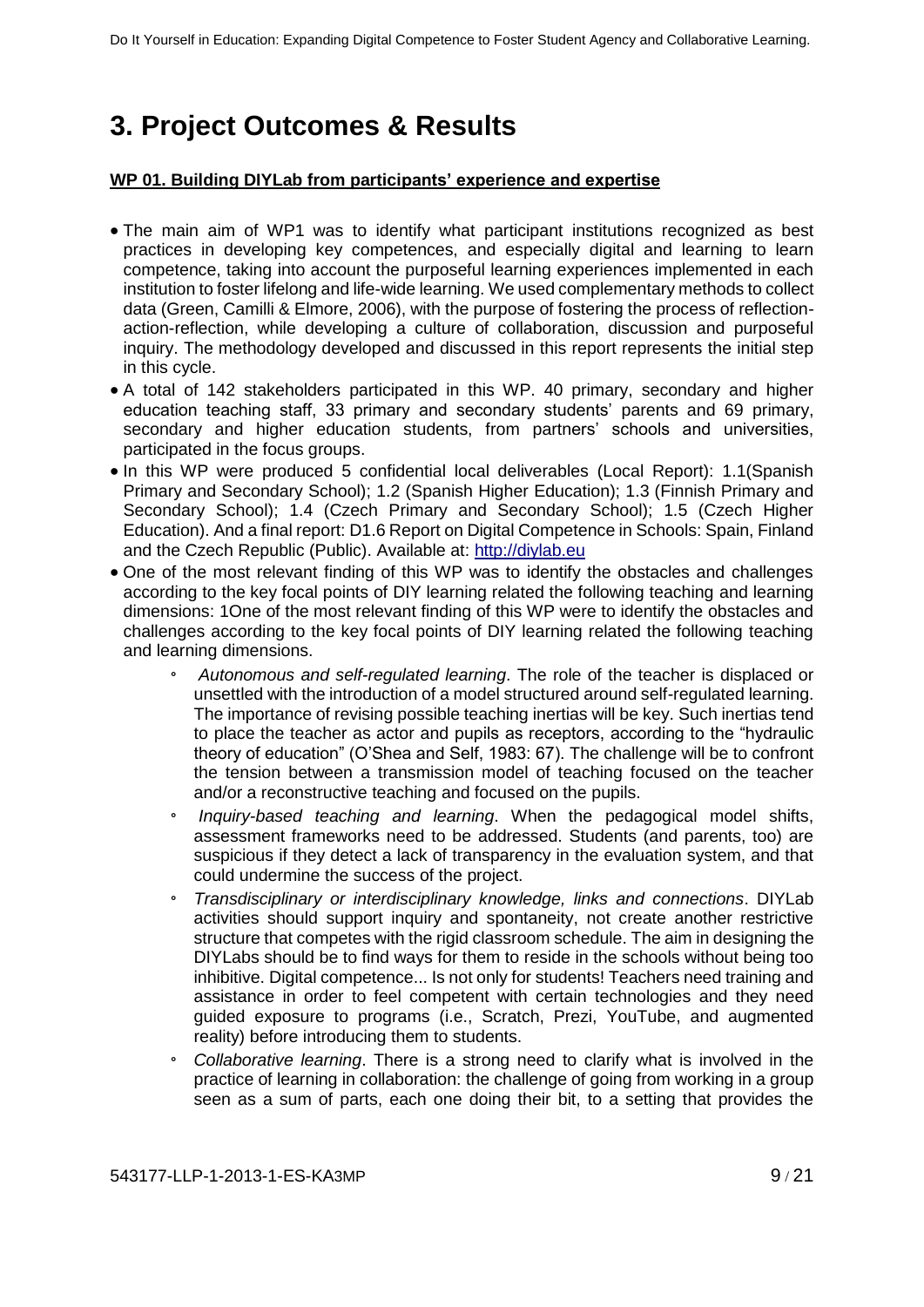multiplication of results where the total is more than the sum of the parts.

◦ *Opportunities and limitations for anchoring the DIYLab program to the curriculum*. Building on existing activities and practices has been identified as an optimal way to approach the design of the DIYLabs. The focus groups provided a number of suggestions about what DIY learning looking like currently in each context and this information needs to remain at the fore as the project moves forward.

#### **WP 02. Formation in support of DIY Education and design of the DIY Lab**

- In this WP, the pedagogical and technological specifications of the DIYLab in each institution were designed, according to the criteria established during the pedagogical and technological professional development process. Five deliverables (DIYLab Specifications) for internal use (confidential) gathered up how the DIYLab would be implemented at each institution. They also provided indicators for monitoring digital competence: 2.1 (Spanish Primary and Secondary School); 2.2 (Spanish University); 2.3 (Finnish Primary and Secondary School); 2.4 (Czech Primary and Secondary School); 2.5 (Czech University). The final report analysed and summarised the design of the DIYLab model in different educational contexts: D2.6 Developing a DIYLab in Primary, Secondary and Higher Education (Public). Available at: [http://diylab.eu](http://diylab.eu/)
- With the help of this report, involved schools and universities s could compare, and develop their own approach further, towards the core content of the DIYLab. Because of this, the report reflected more development processes than final conclusions. The key topics of the DIYLab specification were about: a) the pedagogical principles of DIYLab culture in our institution and; b) how they relate with curriculum and available digital technologies.
- As a part of this WP a video showing professional development process and key educational issues of Spanish primary, secondary and university teaching staff was produced. Available at: [http://diylab.eu](http://diylab.eu/)

#### **WP 03. Launch Digital Hub**

- The main objective of this WP was building on the basis of existing free and open source CMS (Content Management System, e.g. WordPress) an appealing and functional website to present the digital objects created by the students. The design was informed by the work done in WP1. This website was designed taking into account the different languages in which it has to be accessible, current web design trends (responsive layouts, HTML5) and accessibility concerns.
- This is the website the whole consortium uses to publicly share the digital objects created during the implementation of the project as a whole. It shows the DIY digital objects produced (individually or in group) by those students willing to share their visual reflection about their learning process. It also serves as a communication hub for all of the participants and other institutions (by now EINA Centre Universitari de Disseny i Art de Barcelona) implementing DIYLab principles.
- Each post (DIYLab Digital Object) should contain: a) summary in English; b) the 'thing' we want to share; c) how did we do it; d) why we did it this way; e) what we have learnt.
- At this moment, there are 232 DIY digital objects. These objects have a visual and multicultural perspective to foster their transferability and understanding by other different European (and international) viewers. Therefore, this is a tool to support the implementation and help to share it within and outside the consortium. (Public): [http://hub.diylab.eu](http://hub.diylab.eu/)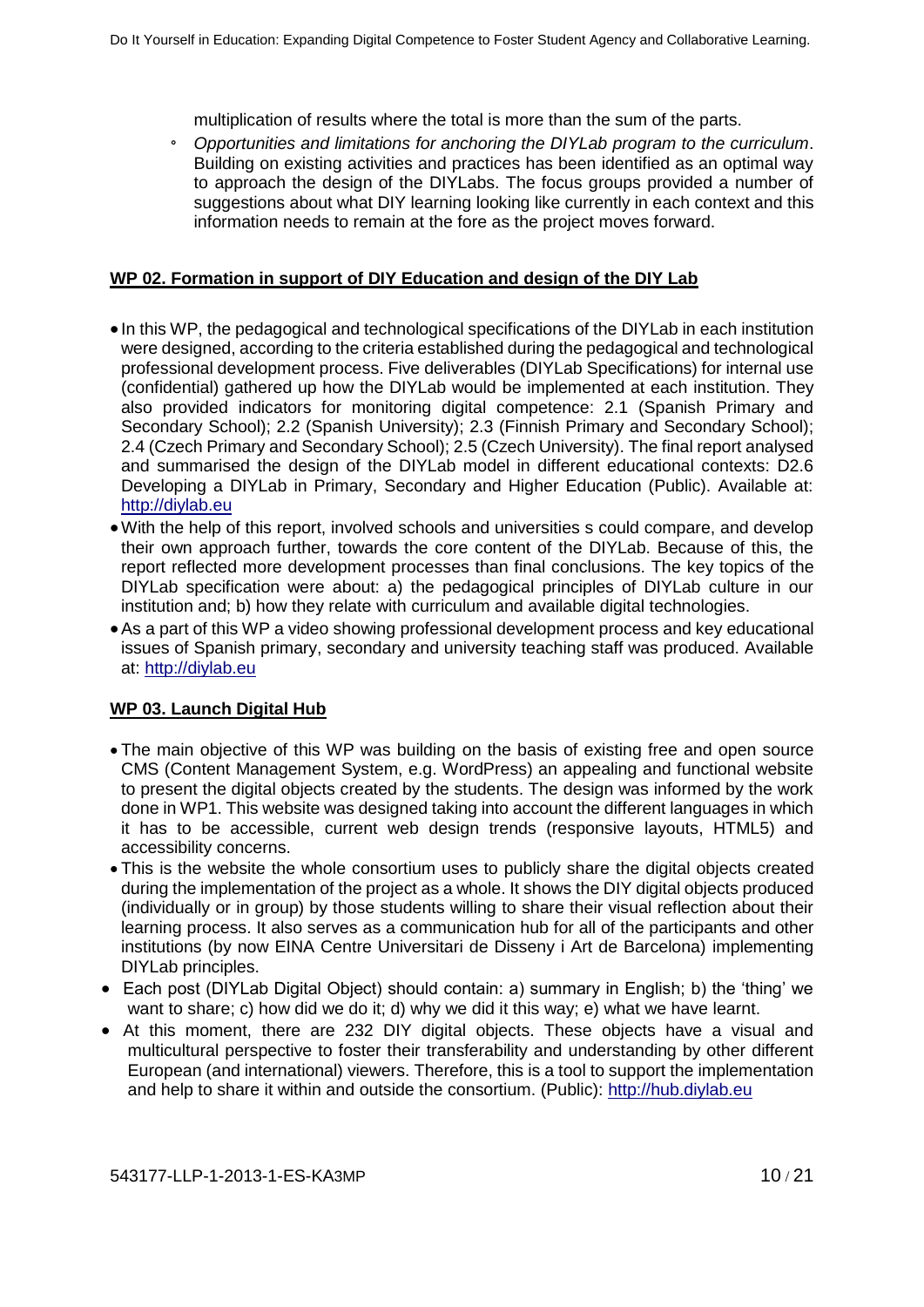### **WP 04. DIY Labs in Action at School and Higher Education**

- The main aim of this WP was the implementation of DIYLabs in participating schools and universities, to foster the acquisition and development of digital competence, creativity, collaborative learning and self-regulated learning. This WP involved:
	- $\bullet$  478 5<sup>th</sup> and 9<sup>th</sup> grade students and 36 teachers (in 3 primary schools and 3 secondary schools)
	- 713 university students and 28 teaching staff (in 2 universities 2 Faculties of Education and 1 Faculty of Fine Arts).
- The implementation was carried out according to the DIY Lab Specifications designed for each educational institution, under the basic understanding of being flexible spaces for developing cross-curriculum projects where participants introduce, develop and use inquirybased projects connecting different class subjects and students' interests. Schools and universities used available equipment to allow students and teachers to develop crosscurriculum DIY digital objects, shared via the DIYLabHub (WP3).
- The coordinating partner provided guidelines for implementing DIYLabs in the participating institutions and tools to follow and assess the implementation process.
- The compilation of the material generated from the implementation was carried out in each institution, with confidential reports (The DIYLab in action) summarizing the implementation of the DIYLab: D4.1 (Primary and secondary school, Spain); D4.2 (Spanish University); D4.3 (Primary and secondary school, Finland); D4.4 (Primary and secondary school, Czech Republic); D4.5 (Czech University). The coordinating partner used these reports to generate the final public report (D4.6. The DIYLab in action - General Report, available at [http://diylab.eu](http://diylab.eu/)
- This report contains a summary of the main achievements, results and challenges of DIYLabs, and provides stakeholders (schools, universities, policy makers, etc.) with a view of how to consider DIY culture to foster digital competence and support lifelong and life-wide learning. The report concluded that the whole implementation process was influenced by both the preparation of DIYLab activities within the WP02 and implementing the activities into the existing curricula. It was essential that teachers understood the DIY philosophy and how to incorporate it in education. The teachers involved in the project can ensure its sustainability once implemented. The most challenging problem was to capture the process of creation, learning, and how to describe, visualize and share these processes.

#### **WP 05. Building on experience: making improvements to the DIY Lab**

The objectives for WP5 were:

- Identify and analyse the strengths and weaknesses of DIYLabs, stressing on the development of digital competencies and the feasibility of the implementation of DIY philosophy in formal education.
- Draw up specific recommendations for improving the implementations of DIYLabs.
- Regarding the key purposes of the project and based on the earlier work in WP1, teachers, students and families were also involved. In WP5, all countries organized focus groups and gathered data and findings about the implementation of the DIYLabs.
- The focus group discussion involved:
	- 66  $5<sup>th</sup>$  and 9<sup>th</sup> grade students, 29 teachers, and 26 parents (in 3 primary schools and 3 secondary schools)
	- 30 university students and 13 teaching staff (in 2 universities 2 Faculties of Education and 1 Faculty of Fine Arts).
- ●In each country, University members of the project coordinated the conversations and explained to attendees that the aim of the meeting was to share experiences, in relation to the implementation of the DIYLab, in order to promote reflection, as well as to explore the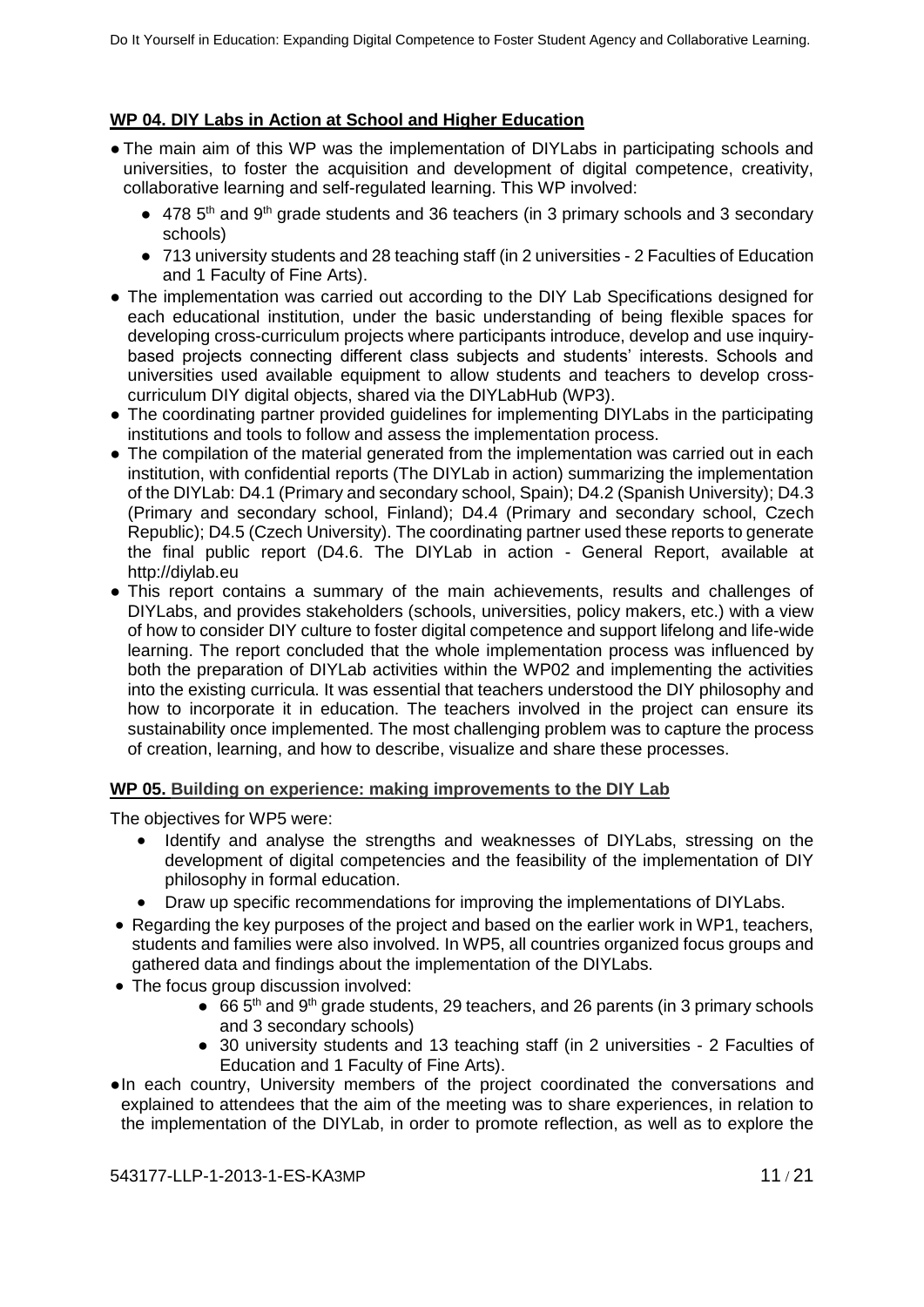implementation from different perspectives. The coordinators used an open questionnaire prepared by the coordinating partner, to allow all partners to work with the same guidelines and afterwards, to be able to share and compare similar information.

- ●The information generated from the WP5 was collected by each institution that also produced 5 confidential reports (Evaluation and Revised DIY Labs Specifications) summarizing the focus groups results: D5.1 (Primary and secondary school, Finland); D5.2 (Primary and secondary school, Czech republic); D5.3 (Primary and secondary school, Spain); D5.4 (Higher Education, Czech republic); D5.5 (Higher Education, Spain).
- ●The coordinating partner used these reports to generate the final report: D5.6. Implementing a DIY Lab in the primary and secondary school and in higher education, available at [http://diylab.eu](http://diylab.eu/)
- ●This report builds on the findings and analysis of the local reports according to the country and the institutions. That is, it collects the outcomes thematically, from all the countries of the project and the involved schools and universities.

### **WP 06. Socio-economic evaluation**

The objectives for WP6 were:

- Evaluate the social impact of the DIYLab philosophies in primary, secondary and higher education in terms of:
	- · the potential reduction of school disaffection and dropout rates;
	- · the mitigation of teachers' fear and anxiety regarding digital technologies;
	- · the impact on the digital divide.
- Identify the economic impact in terms of:
	- · setting up and maintaining a DIY Lab;
	- · the needed equipment and software;
	- · the time investment needed by teachers and other educational actors.
- This evaluation drew on the data collected during the implementation (WP4) and coassessment (WP5) of the project, in addition to conducting series of interviews with relevant stakeholders in each country (school administrators, teachers, students, parents, educational authorities). It involved:
	- Compilation the information generated from the WP6 activities carried out in each institution and 3 confidential reports summarizing the socio-economic evaluation. The coordinating partner used these reports to generate the final report. D6.1. Socio-economic evaluation report, Spain (public), available at [http://diylab.eu](http://diylab.eu/)
- This report analyses and interprets data about the social and economic aspects that can spur or inhibit lifelong and life-wide learning skills related to the development of digital competence. Taking these features into account it can help educational systems to better plan their investment in digital technologies and teacher professional development.
- Considering the socio-economic dimensions of the project, it has allowed us to make explicit the possibilities, tensions and difficulties we have encountered. This knowledge will guide our next steps in innovation, once the European project is over, and can help educators and institutions to responsibly implement digital technology-driven innovations.

### **WP 07. Dissemination**

In the early stages of the project it was created a dissemination strategy, revised in month 15 and 27.

- The performed disseminated actions have been:
	- o The project's website that includes the project rationale and objectives, as well as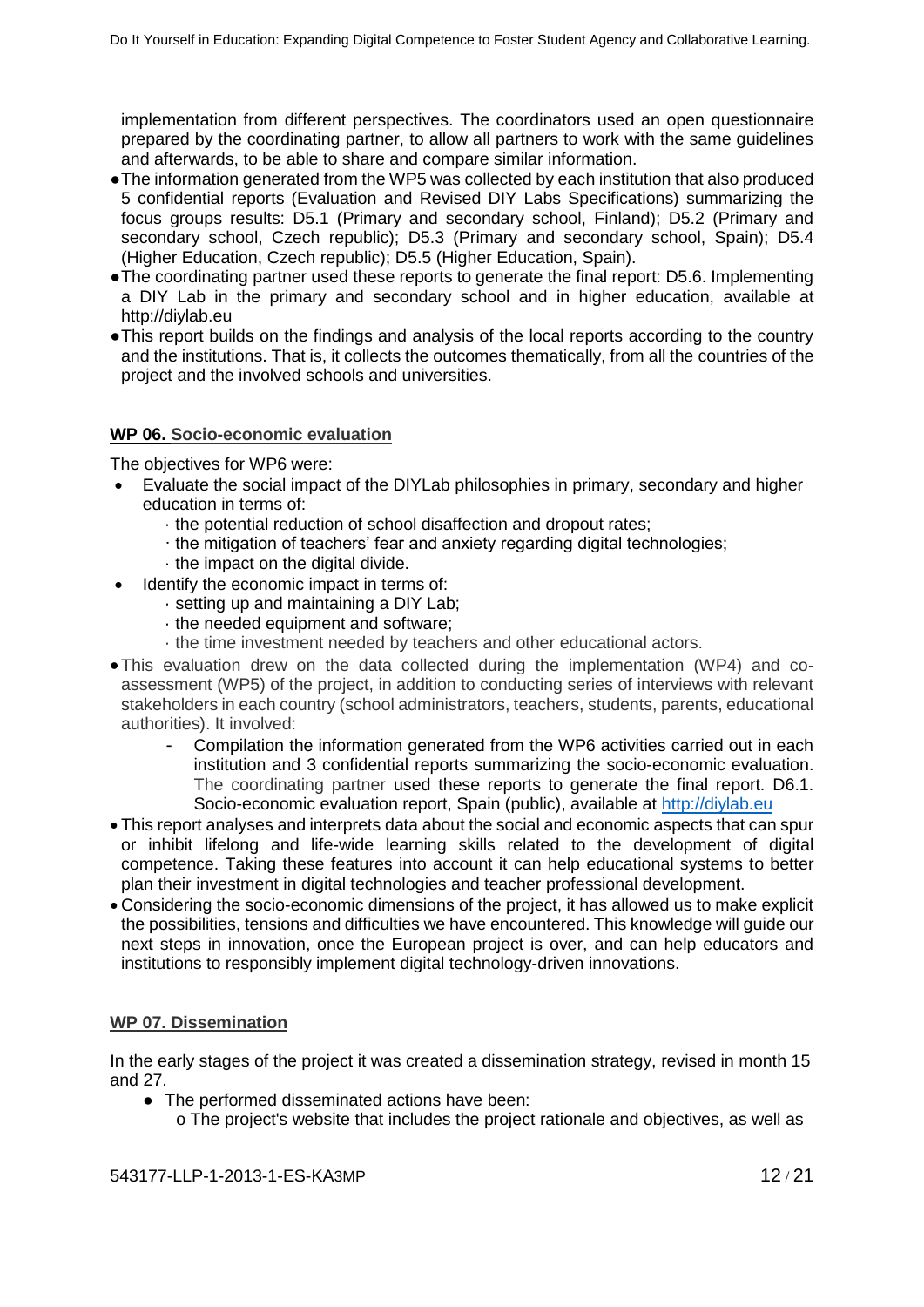all the publicly available documents generated during the project's lifetime. http://diylab.eu/

- o Social media: Facebook: https://www.facebook.com/diylabcommunity; Twitter: https://twitter.com/DIY\_Lab; Google+: https://www.youtube.com/watch?v=8uwtbCZq9c
- o **Participation in conferences** (all of them available in the project website):
	- 18 papers submitted at international (13) and national (5) conferences
	- 2 Posters: 1 at international conference and 1 at national conference.
	- 3 Keynotes: 1 at international conference and 2 at national conferences.
	- 1 National Conference.
	- 1 Online Presentation at national conference.
	- 1 Invited lecture at international conference.
	- 1 Workshop at international conference.
	- 4 Presentations at International Symposia

o **Papers** (all of them available in the project website):

- Sancho-Gil, J. M., Hernández-Hernández, F. & Fendler, R. (2015). Envisioning DIY learning in primary and secondary schools. *Seminar.net. International Journal of Media, Technology & Lifelong Learning*, Vol 11.-issue 1.
- Domingo-Coscollola, M., Arrazola-Carballo, J., & Sancho-Gil, J.M. (2016). Do It Yourself in education: Leadership for learning across physical and virtual borders. *International Journal of Educational Leadership and Management*, *4*(1), 5-29. doi:10.17583/ijelm.2016.02.
- Sánchez, J.A., Arrazola, J. & Calderon, D. (2015). El projecte DIYLab (Do It Yourself in Education: Expanding Digital Competence to Foster Student Agency and Collaborative Learning). *EnTERA2.0*, 2, 46-56.
- Sancho-Gil, J. M. & Rivera-Vargas, P. (2016). The Socio-Economic Evaluation of a European Project: The Diylab Case. *Informatics*, 3, 13, 1 -17. doi:10.3390/informatics3030013.<http://www.mdpi.com/2227-9709/3/3/13>
- Sancho Gil, J. M., Hernández-Hernández (2016). Una visión amplia y compleja de la tecnología. Trayectoria, transiciones y posiciones de un grupo de investigación. *Educação Unisinos*, 20(3), 326-336. doi: 10.4013/edu.2016.203.06.

<http://revistas.unisinos.br/index.php/educacao/article/view/11612>

- o **Books**:
	- Hernández-Hernández, F.; Sancho-Gil, J. M. (coord.) (2017). La perspectiva DIY en la universidad: ¡hazlo tú mismo y en colaboración! Barcelona: Editorial Octaedro.

#### **WP 08. Exploitation**

- The aims of WP8, coordinated by P2, were to:
	- develop an exploitation strategy,
	- produce workshops, seminars and a symposium,
	- document the exploitation activities and produce an impact report.
- In coherence with the strategy developed in D8.1 (confidential), the following public exploitation activities were implemented: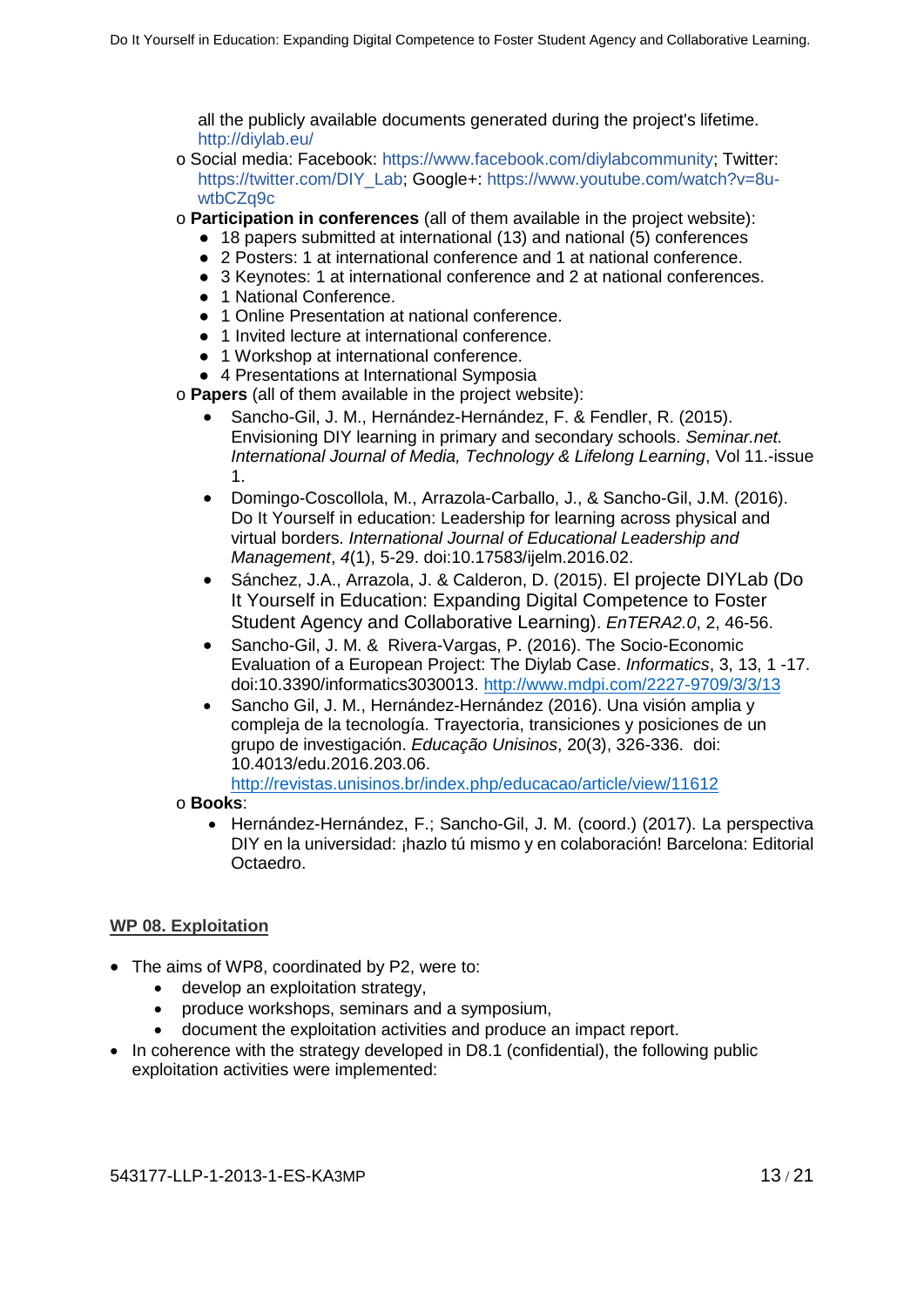D8.2 Primary School Workshop - Spain. D8.3 Secondary School Workshop - Spain. D8.4 Higher Education Workshop - Spain. D8.5 Primary School Workshop - Finland 8.6 Secondary School Workshop - Finland D8.7 Primary School Workshop - Czech Republic D8.8 Secondary School Workshop - Czech Republic D8.9 Higher Education Workshop - Czech Republic D8.10 Knowledge Transfer Seminar - Lower Education - Spain. D8.11 Knowledge Transfer Seminar - Higher Education - Spain. D8.12 Knowledge Transfer Seminar - Lower Education - Finland D8.13 Knowledge Transfer Seminar - Lower Education - Czech Republic D8.14 Knowledge Transfer Seminar - Higher Education - Czech Republic D8.15 International symposium Focusing on the learner. The Diylab Philosophy at School and University to Foster Student Agency and Collaborative Learning.

- Workshops, seminars and the international symposium were privileged forums to transfer knowledge gained by the consortium by implementing DIY culture in formal education systems. As well as to share practices and experiences from schools and universities with a wider audience: primary and secondary school teachers, higher education staff, policymakers and stakeholders.
- The documents generated from the WP8 through the activities carried out in each institution were synthesized in D.8.16 Impact Report: Exploitation (Confidential). However, we edited set of short videos from each workshop, seminar and the international symposium, which are available at [http://diylab.eu](http://diylab.eu/)

### **WP 09. Management**

- The management of the project (coordinated by P1) has followed and smooth, implicated and responsible collaboration process. From the very beginning partners have shared a virtual space to foster communication and exchange. Besides the explicit deliverables, we keep track of communication exchanges and have maintained virtual meetings (most of them through "hung out" and recorded) every two/three month. The financial project manager has also maintained a fluid communication with the partners, making sure all their quests were answered. The specific deliverables have been.
- The coordinating partner, with the collaboration of all consortium members, produced a report that includes a summary of the principal results obtained in the first year of activities, both referring the project implementation and the partnership construction and consolidation. A draft of the report was disseminated to partners before the management meeting in Month 13.

D9.4 Intermediate Management Report, Spain (Confidential)

● Partners discussed the on-going tasks, revised the work done so far and concentrated on the more immediate tasks ahead (WP5; 6, 8). During the mid-project meeting, partners revised and discussed the external quality assurance reports (D10.1, D10.2, D10.3) to reflect on the project's process and prepare for the next stages. The "minutes" documented the discussions and decisions taken during the meeting were published internally. The coordinating partner supervised the organization meeting and delivered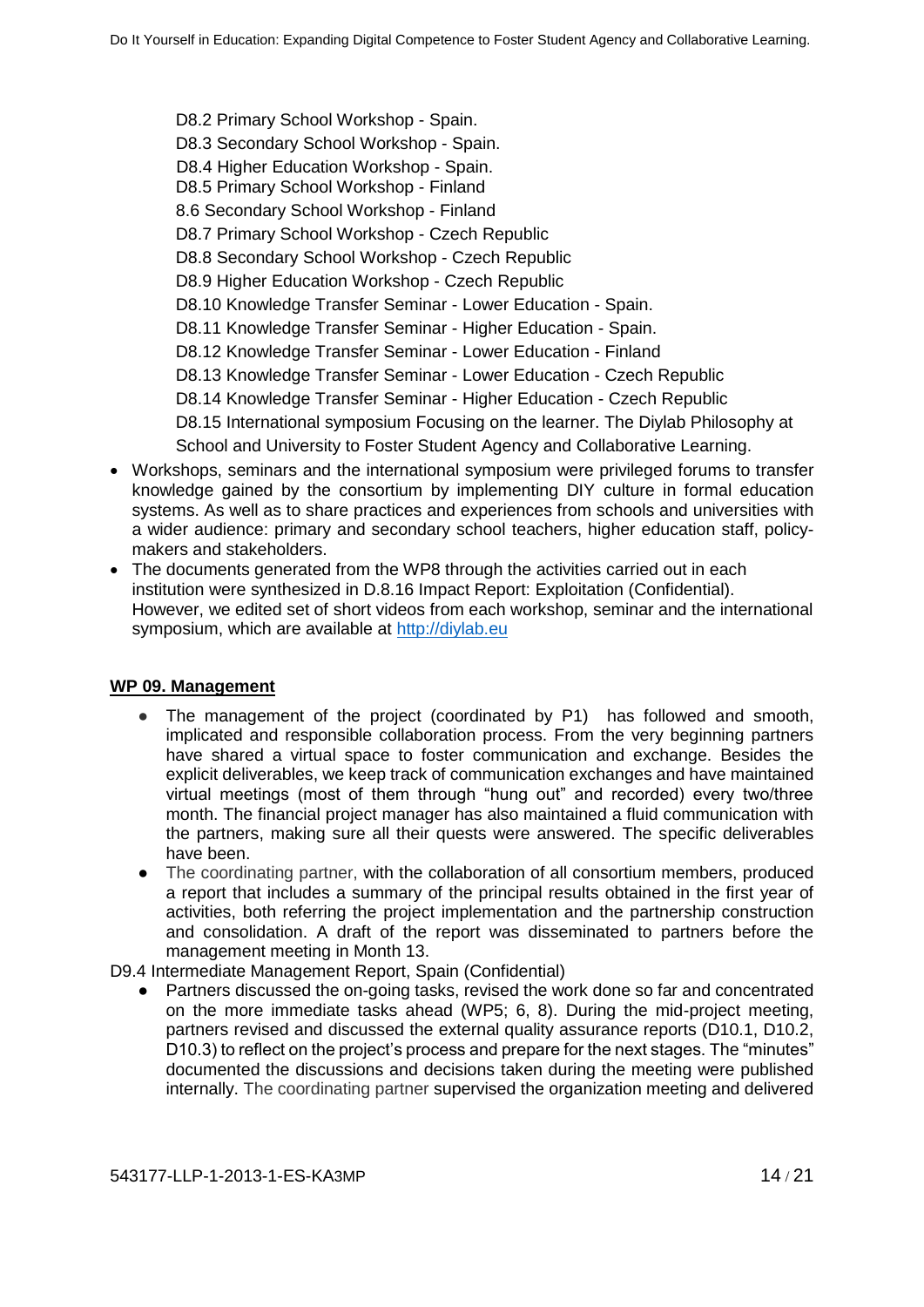the following document:

D9.5 Intermediate management meeting, Czech Republic (Confidential)

The coordinating partner, with the collaboration of all consortium members, produced a report that includes a summary of the principal results obtained in the second year of activities, both referring the project implementation and external quality assurance and the partnership consolidation. A draft of the report was disseminated to partners before the management meeting in Month 25.

D9.6 Intermediate Management Report, Spain (Confidential)

 During the final project meeting, partners revised and discussed the external reports (D10.4, D10.5, D10.6) and the final management report (D9.7). The main task of this meeting was to develop a detailed dissemination and exploitation strategy for the time immediately following the end of the project (for two years) and discuss future possible funding opportunities. The "minutes" documenting the discussions and decisions taken during the meeting were published internally. The coordinating partner supervised the organization meeting and delivered the following document:

D9.7 Final Management Meeting, Spain (Confidential)

- The consortium several videoconferences per year to maintain efficient project coordination. Meetings, lasting two hours, addressed the most immediate tasks on hand and resolved any emerging problems or issues. Meetings took place on Google Hangout and all partners were involved. The coordinating partner supervised the organization of all the project meetings and the production of the minutes.
- The coordinating partner, with the collaboration of the whole consortium, produced a report that includes an executive summary of the results during the lifespan of the project, referring to the methodology and impact of the project and taking into account the external reviews. A draft of this report was published internally by the coordinating partner before the final meeting in Month 36 and then revised according to the feedback from other partners.

D9.9 Final Management Report, Spain (Public), available at [http://diylab.eu](http://diylab.eu/)

- This report is an overview of the activities carried out in each one of these work packages. The coordinating partner, with the collaboration of the whole consortium, produced a report that includes an executive summary of the results during the lifespan of the project, referring to the methodology and impact of the project and taking into account the external reviews. A draft of this report was published internally by the coordinator partner before the final meeting in Month 36 and then revised according to the feedback from other partners.
- The main conclusion is that It has been three years full of challenges and hard work. The project designed has proven successful, but not without issues that need to be taken into account for the sustainability of the innovation we proposed and implemented. The DIY culture may be a guiding light, but things can't change overnight. Therefore, we have to strive to work with others in making education, at all levels, better, and more suited to the students of today.

### **WP 10. Quality assurance**

- Quality Control Assurance was based on an external peer review system. The project developed three external steering committees, one per country, comprised of a group of experts (policymakers, academics, and professionals from the education sector). The steering committees revised the correspondence of the achieved results with the planned results, and the consistency between these results and the specific objectives that the project intends to satisfy, as well as features considered from the target group.
- Each external steering committee developed in English two documents (Intermedia report,

543177-LLP-1-2013-1-ES-KA3MP 15 / 21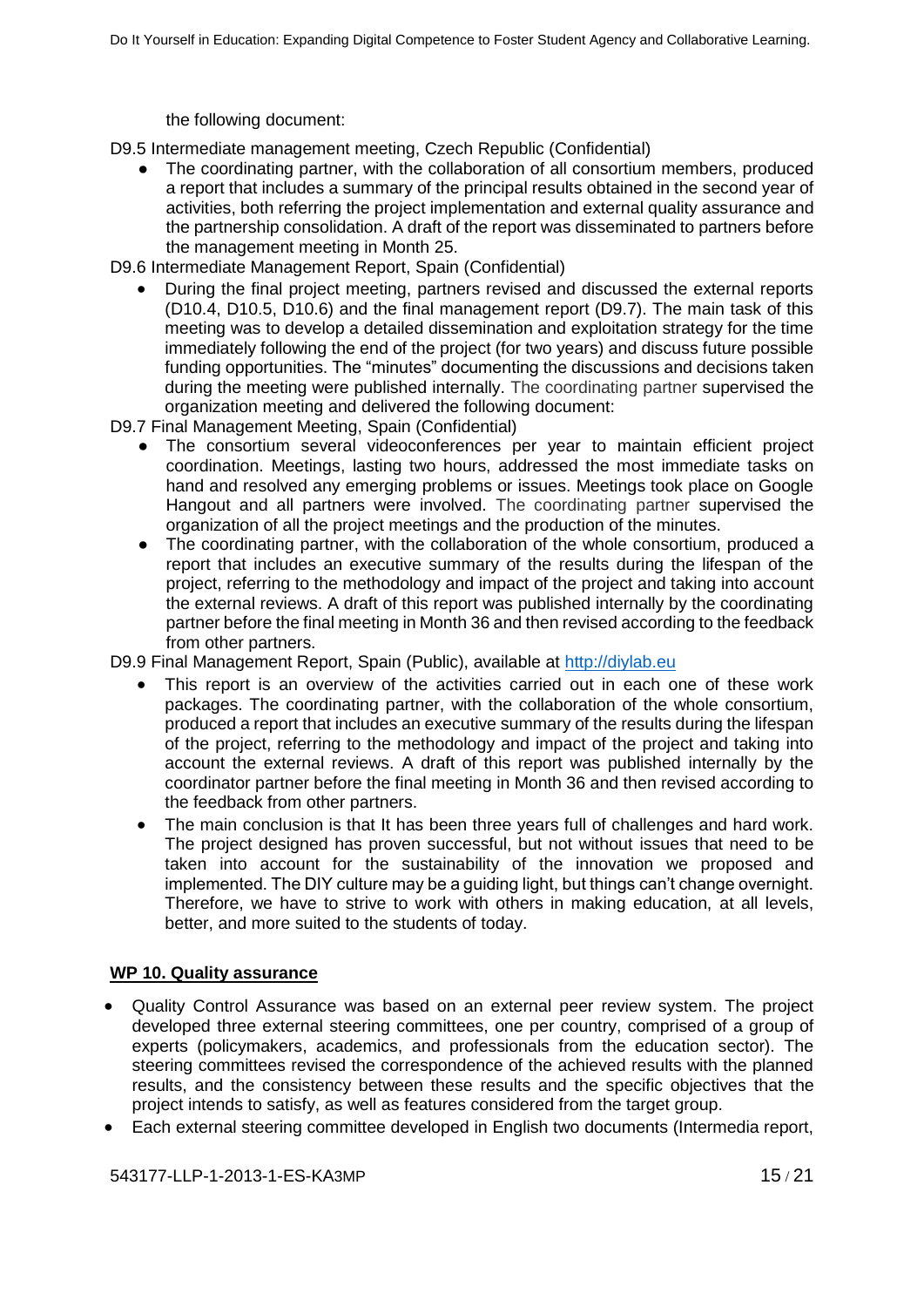Final report). The members of each steering committee worked in collaboration. The steering committee operated from January 2015 to November 2016 in two phases:

- o Phase 1: The end of the DIYLab implementation (January December 2015) The external steering committee revised the Project Description, documents D1.6, D2.6, D4.6, DIYLabHub and digital objects published on DIYLabHub, and in accordance with a particular country also documents D4.1-4.5
- Outcomes: External Quality Assurance Intermediate Report (confidential) from each country: D10.1 (Spain); D10.2 (Finland); D10.3 (Czech Republic).
	- o Phase 2: The end of the DIYLab implementation (January November 2016) The external steering committee revised the Project Description, document D5.6 and in accordance with a particular country also documents D5.1-D5.5
- Outcomes: External Quality Assurance Final Report (confidential) from each country: D10.4. (Spain); D10.5. (Finland); D10.6. (Czech Republic).
- The coordinating partner used the  $1<sup>st</sup>$  and  $2<sup>nd</sup>$  phase's reports to generate the final report: D10.7. External Quality Assurance Final Report, Spain (Public), available at [http://diylab.eu](http://diylab.eu/)
- According to this report, all key performance indicators defined in the project proposal have been achieved. All the partners involved in DIYLab project in collaboration with DIYLab activities' participants, pupils, students, parents, university teachers and teacher educators appreciate DIYLab as a promising, reasonable and progressive approach to learning which is transferable to all levels of education including university level and teacher education (both initial teacher education and continuing professional development).

# <span id="page-15-0"></span>**4. Partnerships**

### **P1 University of Barcelona (UB)**

The UB has led WPs 1, 3, 6, 7, and 9, and has actively participated in the rest of the WPs. As project leader, has had a prominent role in assuring a strong and successful exploitation and dissemination process as well as providing the necessary interface with the Project Representatives of the EC. The partner team has long experience in conducting qualitative research in educational and social contexts, working in close connection with educational organizations, teachers and the wider educational community to foster educational innovation.

Participants: Juana M. Sancho, Fernando Herández, Anna Majó, Judit Onsès, Xavier Giró, Cristina Alonso, Joan Anton Sánchez, Maria Domingo, Rachel Fendler, Raquel Miño, Judith Arrazola. Collaborators: Àngels Armengol, Anna Forés, Pablo Rivera, Leticia Fraga, Diego Calderón, Adriana Ornellas, Elisabet Higueras, Fernando Herraiz.

### **P2 University of Oulu, Extension School and Teacher Training School (UOULU)**

UOULU has led WPs 2, 5, 8 and has actively participated in the rest of the WPs. As WP leader for the formation (WP2) and co-assessment (WP5) stages of the project, UOULU lent to the project their expertise in teacher training and community outreach. UOULU was particularly suited to manage the project exploitation plan (WP8), and drew on its long experience in continuing education to design and implement effective, far-reaching knowledge transfer seminars and workshops.

**Participants**: Antti Peltonen, Mikko Ojala, Paula Airaksinen, Esa Niemi , Kari Kumpulainen,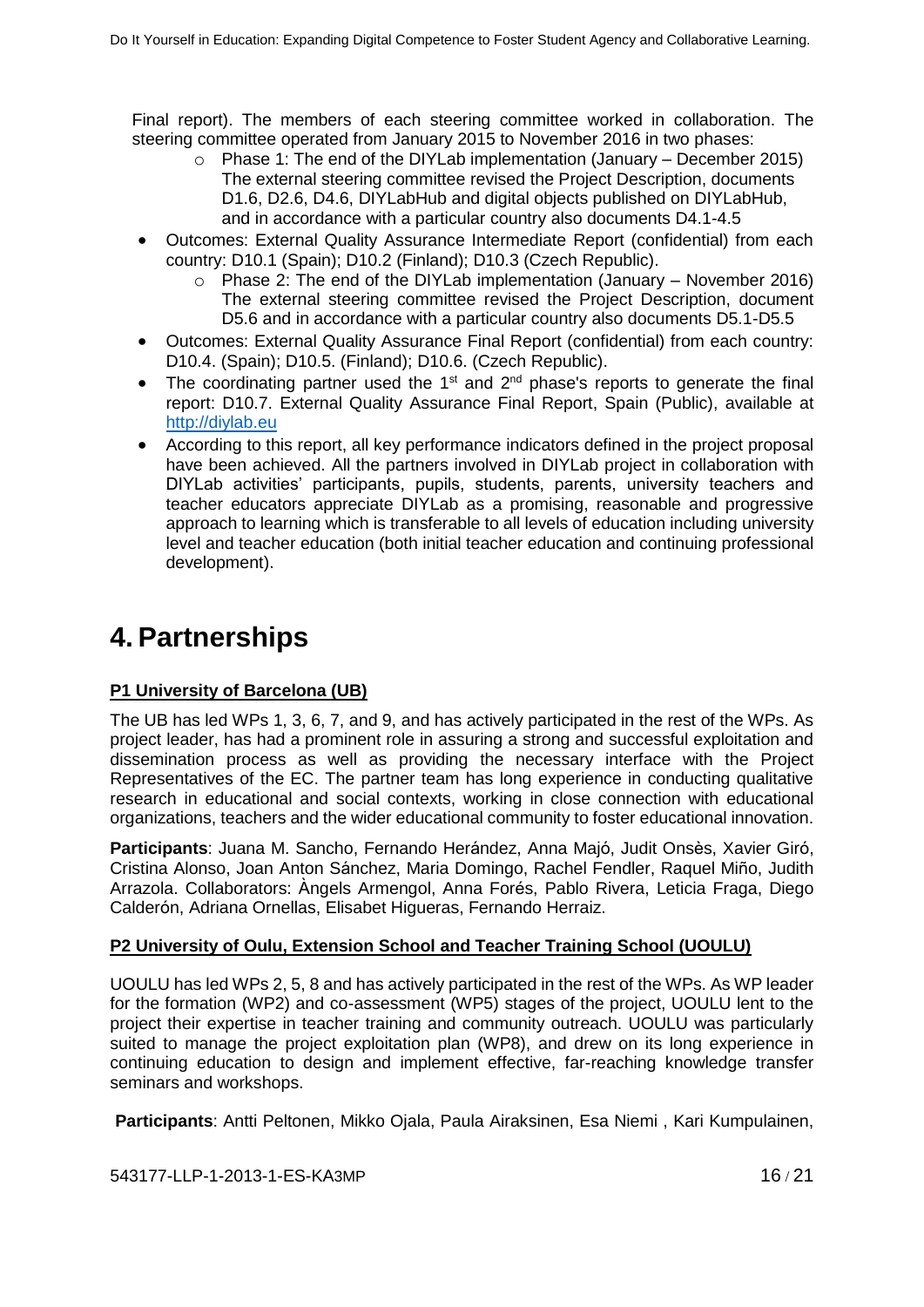Kerttuli Saajoranta, Seija Blomberg, Pasi Hieta, Terhi Ylöniemi, Anna-Leena Ahlfors-Juntunen, Hannu Juuso, Heikki Kontturi, Heli Heino, Matti Mikkonen, Rïkka Küveri Raappana, Terho Granlund, Virpi Sivonen Sankala.

#### **P3 Charles University in Prague (CUNI)**

CUNI has led WPs 4 and 10 and has actively participated in the rest of the WPs. As WP leader for the implementation phase (WP4), CUNI had a key role in the project. It used its long experience in coordinating R&D projects in schools to ensure an effective and efficient implementation strategy, exploiting its expertise in managing school collaboration in local/national/international ICT projects. This experience also permitted CUNI to manage the project's quality assurance (WP10), by establishing and overseeing the external steering committees and informing the project leader of its results. Finally, CUNI's close ties to schools and its experience in teacher training, notably with researching teachers' approach to ICT education, made it a strong partner to ensure the success of all WPs.

Participants: M. Černochová, T. Jeřábek, I. Fialová, Z. Trnková.

### **P4 Escola Virolai (VIROLAI)**

Escola Virolai has had a key role in carrying out WPs 1, 2, 4, 5, and 9. The partner team was the local expert who interfaced between the project and the school institution to ensure the following tasks: build and implement focus groups (WP1), coordinate the professional development process (WP2), oversee the daily tasks involved in implementing the DIY Lab (WP4), and generate the final assessment of the experience (WP5). The school also participated actively in the dissemination (WP7) and exploitation (WP8) of the project, with a key role in reaching local stakeholders and in the development of the workshops for the primary and secondary school sectors. As partner, the school was present for all managerial tasks and decisions (WP9).

Participants: Coral Regí, Maria José Miranda, Paloma Llaquet, Alejandro Pérez, Alfred Garrido, Ana M. Garcia, Benet Martin, Carol de Britos, Cristòbal Aviles, Isabel Beltrán, Joan Carles Moreno, José Luís Tourón, Maite Sillero, María Terea Pérez, Robert Pujol.

### **P4 ZŠ Korunovační(KORUNKA)**

<span id="page-16-0"></span>ZS Korunovacni has had a key role in carrying out WPs 1, 2, 4, 5, and 9. Due to experiences and involvement with a parent community into collaboration with the school, and due to a philosophy "Creative school" focused on creativity development in learning, teaching and thinking, P5 guaranteed the building and cooperation with focus groups (WP1), and participated in the formative process (WP2), integrated ideas and principles of DIY and enriched learning and teaching activities into DYILab by ideas, projects and learning object design (WP4) and with a deep sense for responsibility to do self-reflection of gained experiences, contributed to (WP5). The school was active and took initiative in dissemination of ideas and project outcomes (WP7) and in exploitation of knowledge and expertise not only in next steps of school curriculum and teaching approaches, but also in collaboration with local stakeholders. The school will continue in the future in DIY principle in school life as a part of open educational practice. As partner, the school was present for all managerial tasks and decisions (WP9).

Participants: Tomáš Komrska, Radomíra Václavíková, Iva Schmittová and primary and secondary teachers.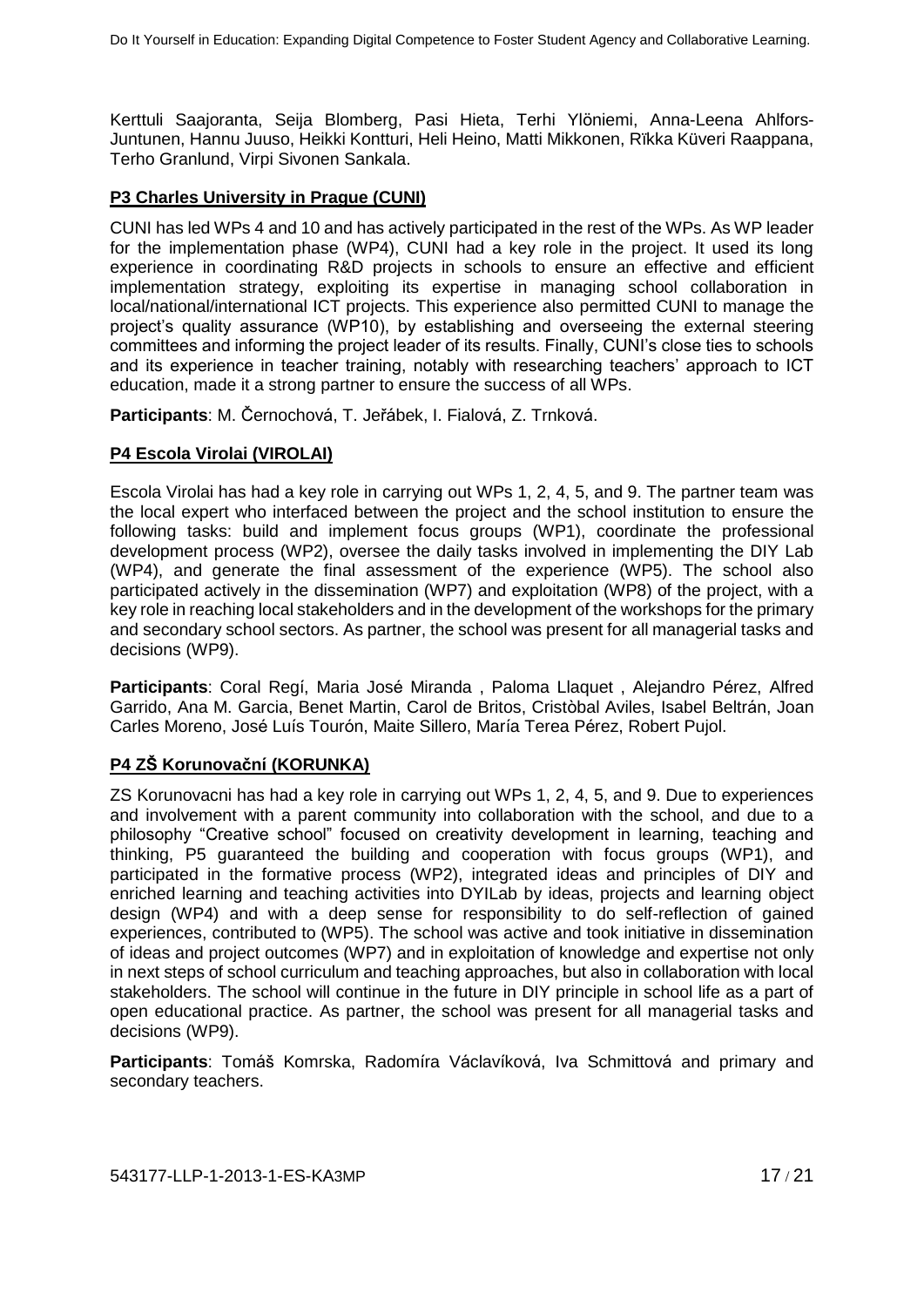# **5. Plans for the Future**

#### **P1 University of Barcelona**

- The research group ESBRINA: [http://esbrina.eu,](http://esbrina.eu/) of the University of Barcelona has started several plans for the sustainability of the project's outcomes.
- At teaching level, it will go on: a) implementing the DIYLabs through innovative teaching projects such as: The DIY culture at the University. Technological and pedagogical implications to foster independent learning and formative assessment (DIYUni). 2014PID-UB / 075; b) providing professional development courses for higher education and primary and secondary school staff, certified by Institute of Educational Sciences of the University of Barcelona.
- At research level, currently there are in process: a) A partly funded research project: The DIY (do it yourself) culture at the University. Research on learning evidences related to students visual and digital competences, creativity, collaboration and self-reflection from the generation of digital visual objects within a process of formative assessment. *REDICE16-16010;* b) Three PhD research projects are based on DIYLab; c) DIYLab has been implemented in EINA, a non-partner university.
- It will go on disseminating and exploiting DIYLab results in: 1) the Learning City Symposium, at the Core Science Central Newcastle University; 2) and the American Educational Research Association -AERA 2017 annual meeting.

#### **P2 Oulu University**

- Regarding the partners from Finland, their plans for future are:
	- o According the new school curriculum we must have at least one multilateral project every year in all the classes in Finland. Two teachers are going to use DIY-lab philosophy as the method during this spring (May 2017). Also, teacher students in their classes are going to get involved and to be informed about DIYLab.
	- $\circ$  We envision a bright future for DIY philosophy in University of Oulu through the initiative: Future Factory. In 2016 we carried out three-day long workshop for new students in University of Oulu. It was mainly based on same philosophy than DIYLab EU project: self-regulation, ICT skills, curiosity, collaboration etc. Without DIYLab project there wasn't be so innovative three days in University of Oulu than they were. We wouldn't ever have reached so deep trust in students without DIYLab. And the future is clear: University of Oulu will organize Future Factory again, even bigger and a bit longer. There will be about 2000 students participating and the challenges they will solve will base on their own disciplines.

#### **P3 Charles University**

- It will go on disseminating and exploiting DIYLab results:
	- o IFIP Conference 2017 in Dublin: Černochová, M., Jeřábek, T., Vaňková, P. DIYLab as a way how student teachers can understand a learning process (paper)
	- $\circ$  At the Faculty of Education, the Dept. of IT and Technical Education the DIYLab has been, is and will be integrated as a teaching approach in courses of the Bc. degree study program of "Information and Communication Technology"
	- o At the Faculty of Education, the Dept. of IT and Technical Education integrates DIYLab as a theme for compulsory subjects "ICT Pedagogy 01", "ICT Pedagogy 02" and "ICT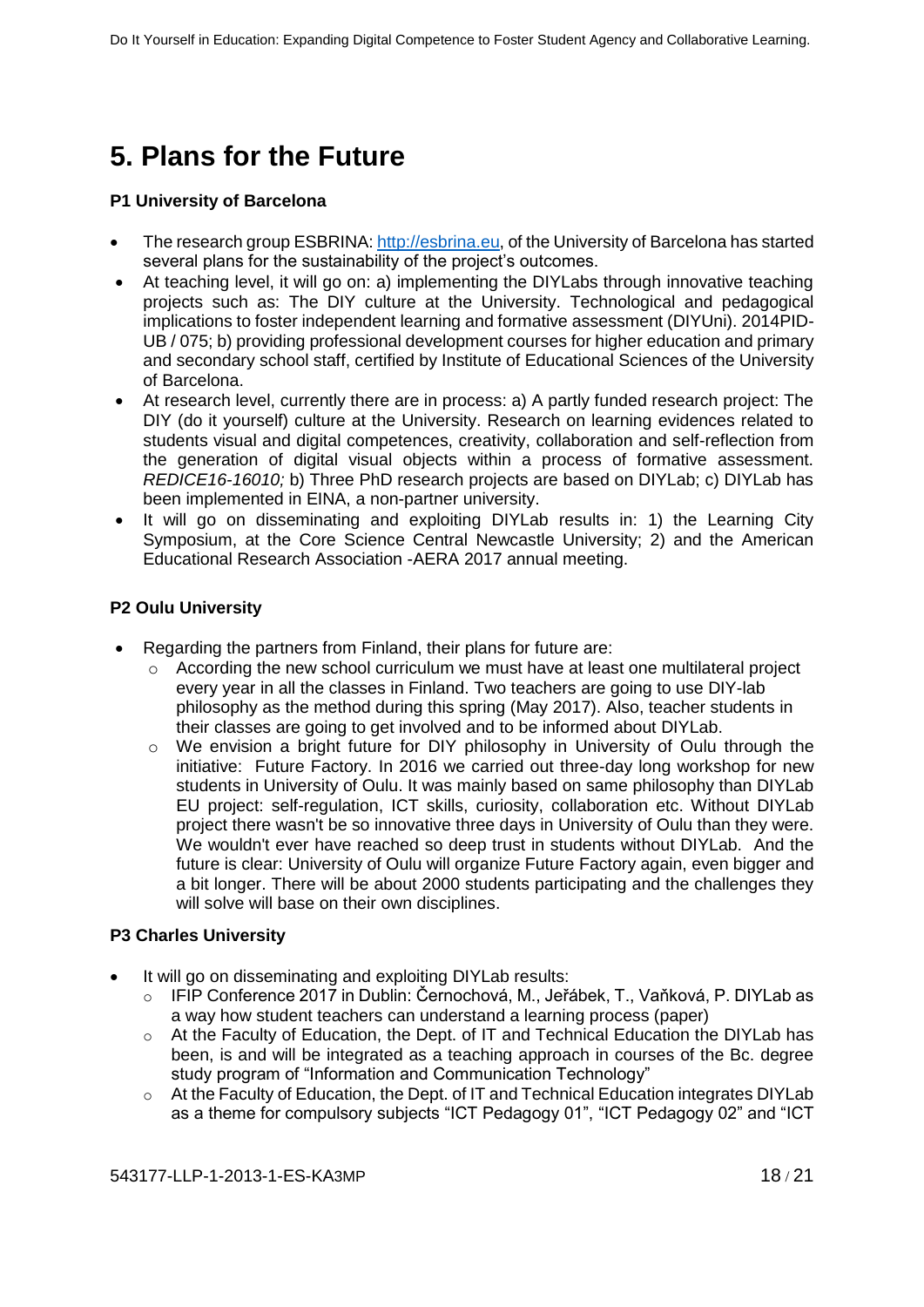Pedagogy 04" for full-time and part-time MA degree study program of "Information and Communication Education".

 $\circ$  In 2018-20 the Faculty of Education will co-ordinate a project "Pupils' Digital Literacy Development", funded by the Ministry of Education which will carry out the Governmental Strategy for Digital Education. All nine faculties of education in the Czech Republic co-ordinated by the Faculty of Education in Prague will implement a concept of digital literacy cross all subjects in school curriculum for pre-school, primary and secondary education, into initial teacher education and into courses of teacher professional development. The DIYLab philosophy how to develop digital literacy will be a part of teaching approaches in these initiatives. Experiences gained in EU project DIYLab will be exploited in the project "Pupils' Digital Literacy Development".

#### **P4: Escola Virola**

The DIYLab project in Virolai School has begun to settle in the educational community and the DIY culture has become part of our educational approach: "a school to learn, a school that learns". That has led us to rethink our teaching roles to foster students learning through a relevant and meaningful autonomy and a collective creativity, approaching real situations in a transdisciplinary and collaborative manner, taking into account skills and knowledge of all participants. This has promoted the implementation of curricular, methodological and organizational changes, especially in the assessment system, basing all it on the individual and shared reflection on the process of learning what, how, when, where, why, with who and for what. The aim is leading students to be aware of their learning and of how to regulate it to be able to learn throughout life.

#### **Further Synergies and Collaboration among partners**

- Oulu Teacher Training School has started the Erasmus+ project *Better Teaching, Better Learning* (2016-2018), and has invited two teachers from University of Barcelona involved in DIYLab project for reviewing and assess it.
- There is a Spanish Monographic Journal (Cuadernos de Pedagogía) planned to be published during 2017 about DIYLab project with contributions about the project from all partners.
- There will be a Special Monothematic Issue "Education Futures for the Digital Age: theory and practice" of the journal of Pedagogika published in 2018 in Prague in the English language (Editors: M. Černochová, C. Redman, G- Kirkham). The partners from Oulu and Barcelona are welcome to contribute into this Issue.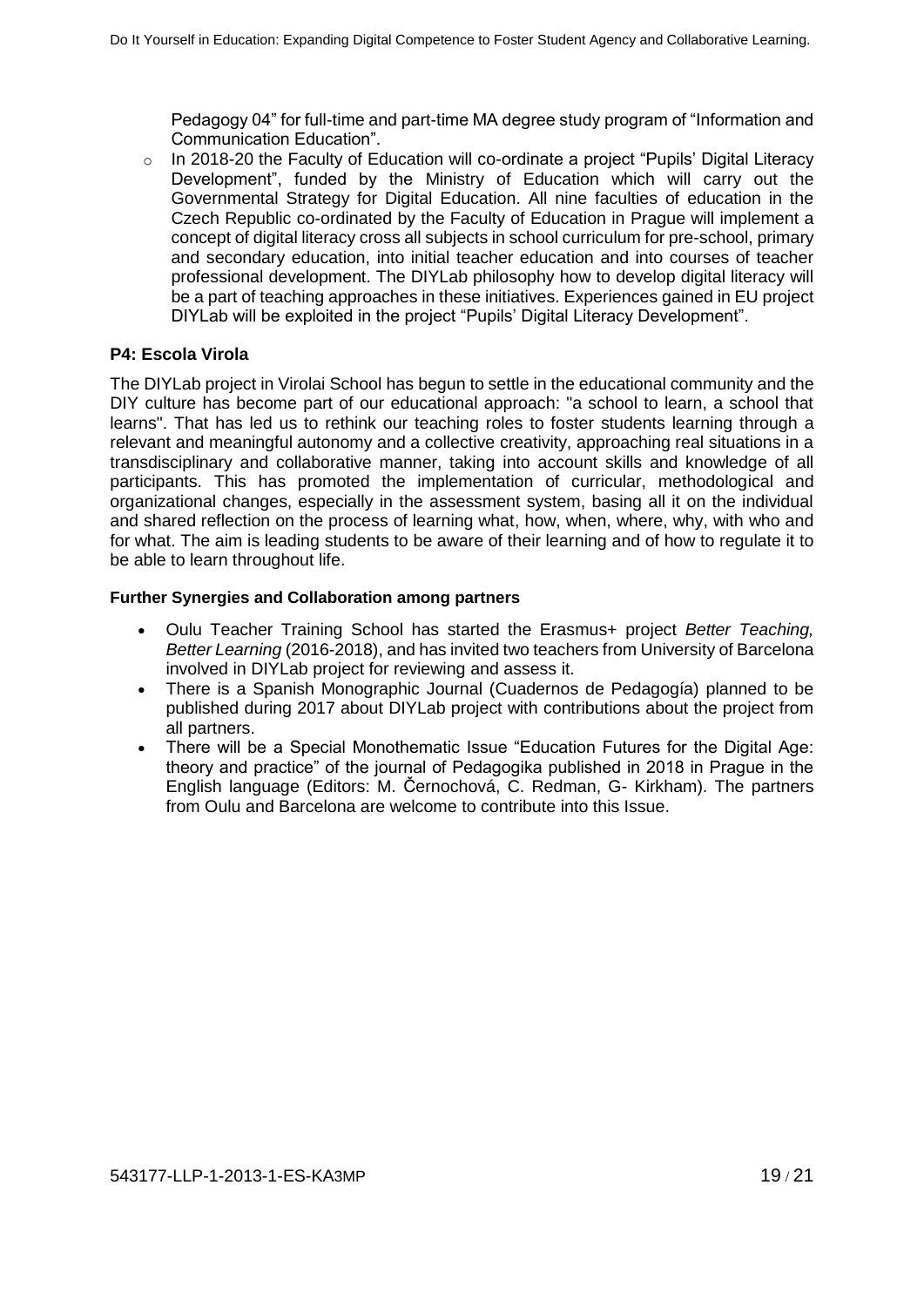# **6. Contribution to EU policies**

- This Multilateral project addressed the priority for actions under the Key Activity 3: 3.1.1 Reinforcing key competences, such as digital competence, bridging the worlds of education and work.
- In 2006, the European Commission (EC) defined eight key competences understood as a combination of knowledge, skills and attitudes – necessary for personal fulfilment, active citizenship, social cohesion and employability in a knowledge society [http://eurlex.europa.eu/LexUriServ/LexUriServ.do?uri=OJ:L:2006 :394:0010:0018:en:PDF]. One of them is digital competence. The EC recommendation suggests that: "Digital competence involves the confident and critical use of Information Society Technology (IST) for work, leisure and communication. It is underpinned by basic skills in ICT: the use of computers to retrieve, assess, store, produce, present and exchange information, and to communicate and participate in collaborative networks via the Internet." (EC 2007: 7).
- European policies have taken several approaches to digital competence. The policy approaches emphasize different perspectives and often have elaborated their own specific concepts and definitions to highlight the desired aspects. DG Information Society and Media (INFSO) emphasizes inclusion in the digital society, DG Enterprise and Industry (ENTR) promotes ICT skills as necessary for innovation and industry, DG Education and Culture (EAC) highlights digital competence as a key to lifelong learning, and DG Employment, Social Affairs and Inclusion (EMPL) recognizes digital competence among the necessary skills for new jobs. (ftp.jrc.es/pub/EURdoc/JRC73694.pdf).
- Due to the difficulty of implementing competence-based curricula in an educational tradition grounded in subject-based curricula, there is a pressing need to better understand and support the learning of digital competence equally in formal, informal and non-formal learning. Linking the three kinds of learning experiences, as done in DIYLab project, is paramount to contributing to a lifelong and life-wide learning and skills policy.

# **7. References**

- European Parliament (2006, December 30). Key Competences for Lifelong Learning: A European Reference Framework. *Official Journal of the European Union*. Retieved from [http://eur-](http://eur-/) lex.europa.eu/legal-content/EN/TXT /?uri=celex%3A32006H0962
- Green, J.L, Camill, G., & Elmore, P.B. (2006). *Handbook of Complementary Methods in Education Research*. Routledge for AERA.
- O'Shea, T. & Self, J. (1983). Learning and teaching with computers. Brighton: Harvester Press.
- Reason, P. & Bradbury, H. (ed.) (2001). *Handbook of action research. Participative inquiry and practice*. London: Sage.